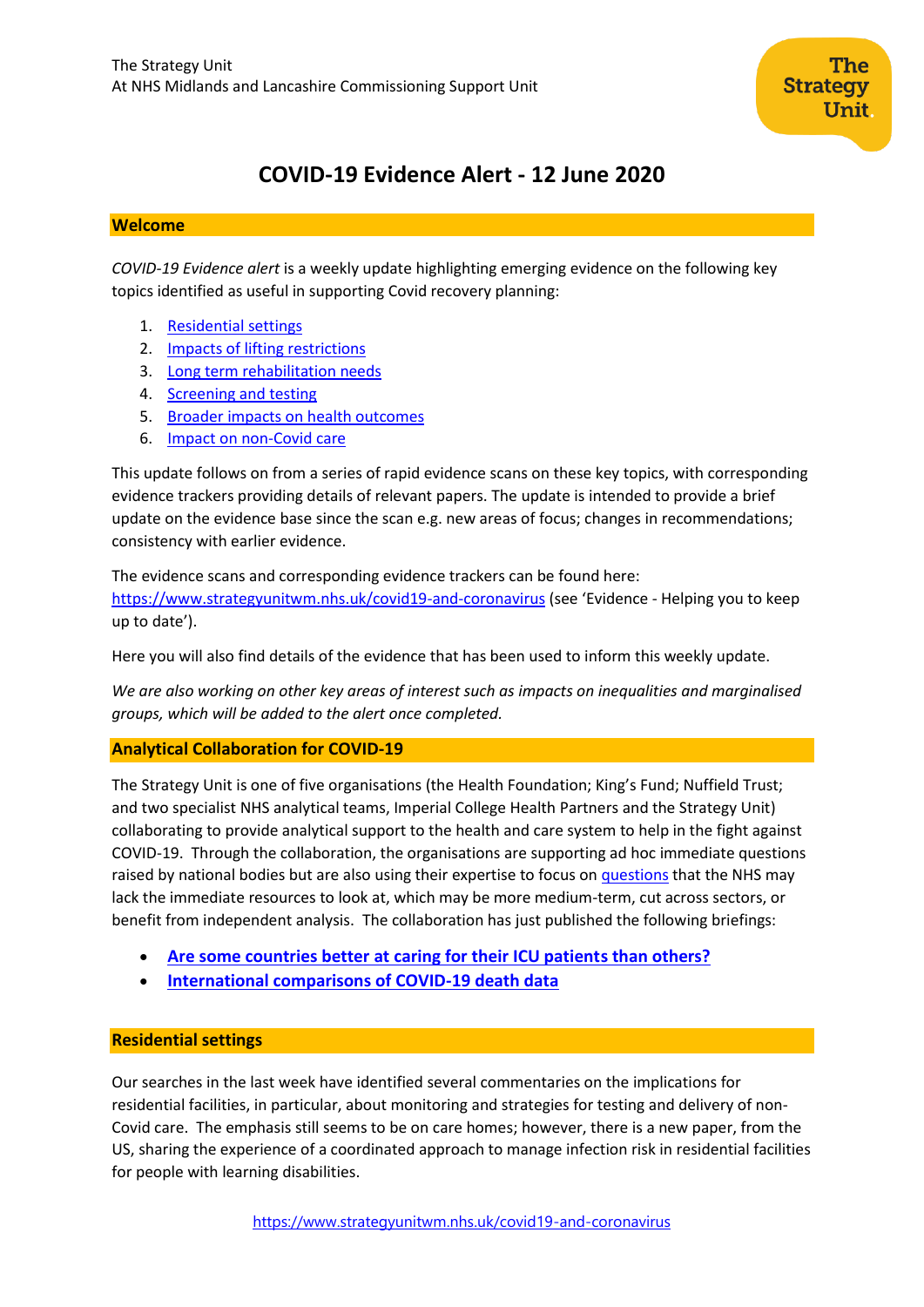## **Emerging evidence**

• **[Supporting individuals with intellectual and developmental disability during the first](https://onlinelibrary.wiley.com/doi/full/10.1111/jir.12740)  100 [days of the COVID‐19 outbreak in the USA](https://onlinelibrary.wiley.com/doi/full/10.1111/jir.12740) Mills WR et al, Journal of Intellectual Disability Research** (3/6/20). This paper describes a coordinated approach to infection control, case identification and cohorting, and the use of real‐time data analysis, described as be enablers of optimal, coordinated outbreak response.

## **Commentaries**

- **[The Importance of Long-term Care Populations in Models of COVID-19](https://jamanetwork.com/journals/jama/article-abstract/2767062)** Pillemer K et al, JAMA (5/6/20).
- **[High impact of COVID-19 in long-term care facilities, suggestion for monitoring in](https://www.eurosurveillance.org/content/10.2807/1560-7917.ES.2020.25.22.2000956;jsessionid=3J2C0s4lvuDr3TVRh0h3b3Og.i-0b3d9850f4681504f-ecdclive)  [the EU/EEA, May 2020](https://www.eurosurveillance.org/content/10.2807/1560-7917.ES.2020.25.22.2000956;jsessionid=3J2C0s4lvuDr3TVRh0h3b3Og.i-0b3d9850f4681504f-ecdclive)** ECDC Public Health Emergency Team et al, Eurosurveillance (4/6/20)
- **Commentary: COVID in care homes—[challenges and dilemmas in healthcare](https://academic.oup.com/ageing/advance-article/doi/10.1093/ageing/afaa113/5836695)  [delivery](https://academic.oup.com/ageing/advance-article/doi/10.1093/ageing/afaa113/5836695)** (13/5/20) Gordon et al, Age and Ageing, afaa113 (13/5/20)
- **[COVID-19 testing and patients in mental health facilities](https://www.thelancet.com/journals/lanpsy/article/PIIS2215-0366(20)30198-X/fulltext)** Benson NM et al, The Lancet Psychiatry, June 2020 (11/5/20)

## **Useful resources**

• **[Working in care homes during Covid-19: new training resource](http://www.networks.nhs.uk/networks/news/working-in-care-homes-during-covid-19-new-training-resource)** The Royal Pharmaceutical Society has published a training resource to support pharmacists and pharmacy technicians newly deployed to care home settings during the COVID-19 pandemic to deliver safe and effective patient care with confidence.

## <span id="page-1-0"></span>**Impacts of lifting restrictions**

Since [our initial rapid scan on](https://www.strategyunitwm.nhs.uk/sites/default/files/2020-05/20200514%20Evidence%20rapid%20scan%203%20-%20Lifting%20Restrictions.pdf) 14<sup>th</sup> May and [last week's alert](https://www.strategyunitwm.nhs.uk/sites/default/files/2020-06/SU_CovidEvidence_WeeklyAlert_04062020.pdf), there has been updated guidance on the use of masks. There is further emerging evidence on the efficacy of lockdown measures and effects of non-pharmaceutical interventions with projections of impact, including the recently published Lancet modelling study projected burden of clinical cases and deaths due to COVID-19 in the UK by December 2021, consistently recommending 'intensive interventions' and 'extreme measures' for the remainder of the year. Further studies and WHO recommendations strongly emphasising the vital role of contact tracing / case finding in containment.

## **Guidance**

**[Advice on the use of masks in the context of COVID-19](https://www.who.int/publications/i/item/advice-on-the-use-of-masks-in-the-community-during-home-care-and-in-healthcare-settings-in-the-context-of-the-novel-coronavirus-(2019-ncov)-outbreak)** This document, from WHO, provides advice on the use of masks in communities, during home care, and in health care settings in areas that have reported cases of COVID-19. It is intended for individuals in the community, public health and infection prevention and control (IPC) professionals, health care managers, health care workers (HCWs), and community health workers. This updated version includes a section on Advice to decision makers on the use of masks for healthy people in community settings.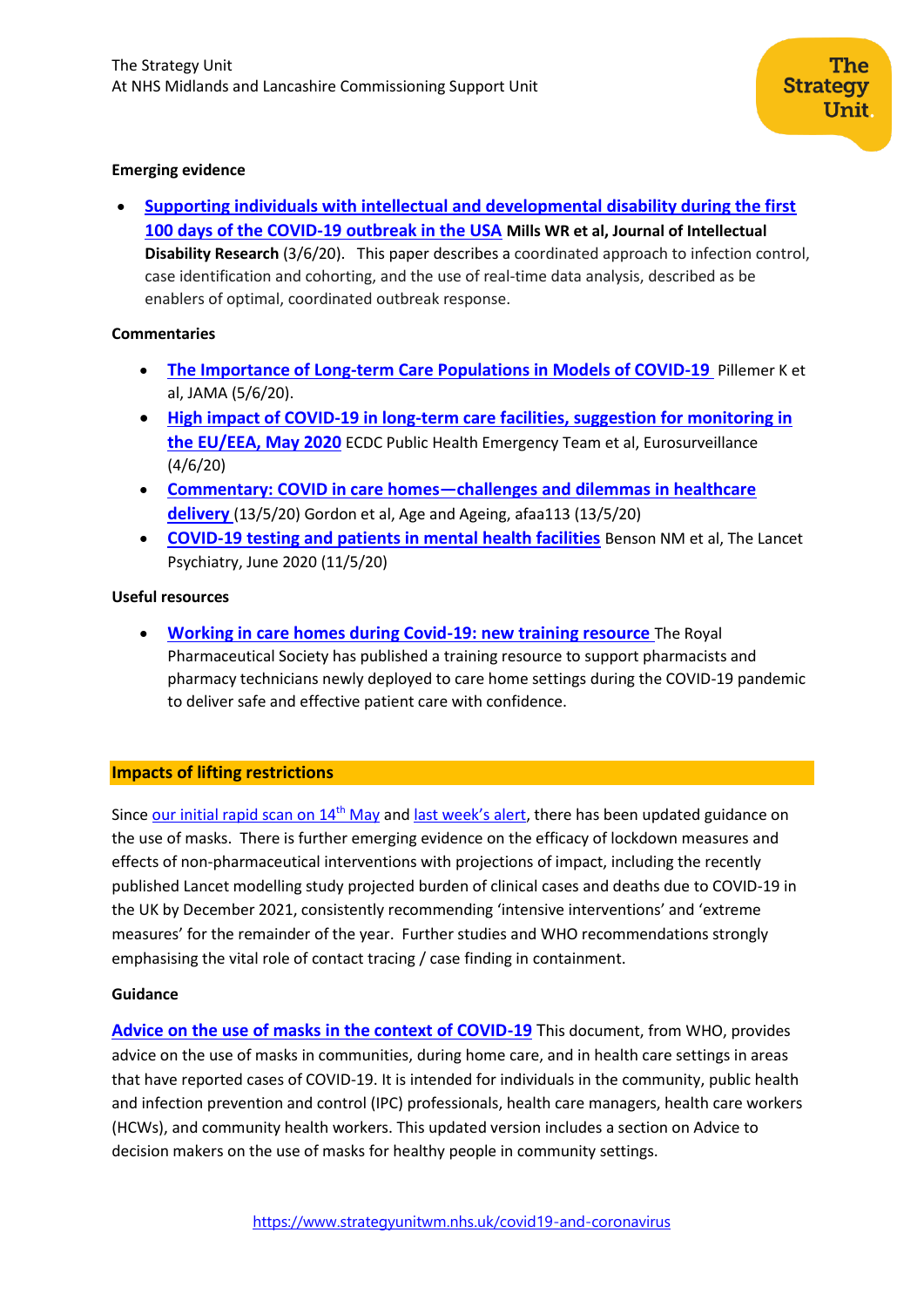**Policies on facemasks** [https://analysis.covid19healthsystem.org/index.php/2020/05/22/what-are](https://analysis.covid19healthsystem.org/index.php/2020/05/22/what-are-the-policies-on-wearing-facemasks-in-public-places/)[the-policies-on-wearing-facemasks-in-public-places/](https://analysis.covid19healthsystem.org/index.php/2020/05/22/what-are-the-policies-on-wearing-facemasks-in-public-places/)

#### **Emerging evidence**

# **[Effects of non-pharmaceutical interventions on COVID-19 cases, deaths, and demand for](https://www.thelancet.com/pdfs/journals/lanpub/PIIS2468-2667(20)30133-X.pdf)  [hospital services in the UK: a modelling study](https://www.thelancet.com/pdfs/journals/lanpub/PIIS2468-2667(20)30133-X.pdf) Davies NG et al. The Lancet Public Health,**

**(2/6/20)** A stochastic age-structured transmission model to explore a range of intervention scenarios, aggregated to 186 county-level administrative units in England, Wales, Scotland, and Northern Ireland. The four base interventions modelled were school closures, physical distancing, shielding of people aged 70 years or older, and self-isolation of symptomatic cases. Findings projected a median unmitigated burden of 23 million (95% prediction interval 13–30) clinical cases and 350 000 deaths (170 000–480000) due to COVID-19 in the UK by December, 2021. The four base interventions were each likely to decrease R0, but not sufficiently to prevent ICU demand from exceeding health service capacity. The combined intervention was more effective at reducing R0, but only lockdown periods were sufficient to bring R0 near or below 1; the most stringent lockdown scenario resulted in a projected 120000 cases (46 000–700 000) and 50000 deaths (9300–160 000). Intensive interventions with lockdown periods would need to be in place for a large proportion of the coming year to prevent health-care demand exceeding availability.

## **The Efficacy of [Lockdown Against COVID-19: A Cross-Country Panel Analysis](https://link.springer.com/article/10.1007/s40258-020-00596-3) Alfano V and**

**Ercolano S, Applied Health Economics and Health Policy (3/6/20)** This paper assesses the effect of lockdown measures (or the lack of such measures) on the numbers of new infections. Given this policy's expected change in effectiveness over time, we also measure the effect of having a lockdown implemented over a given number of days (from 7 to 20 days). With reference to the European case, efficiency begins approximately 3 weeks after the lockdown and continues to reduce the number of COVID-19 infections up to 20 days later.

# **[Linking Key Intervention Timings to Rapid Declining Effective Reproduction Number to](https://pubmed.ncbi.nlm.nih.gov/32495288/)  [Quantify Lessons Against COVID-19](https://pubmed.ncbi.nlm.nih.gov/32495288/) Peng Z, Song W, Ding Z, et al. [published online ahead of print, 4/6/20]. Front Med. 2020;1‐7. doi:10.1007/s11684-020-0788-3**

In this study, the efficiency of prevention and control measures in China, Italy, Iran, South Korea, and Japan was assessed, and the COVID-19 epidemic tendency among these countries was compared.

# **[COVID-19 Mortality Rates in the European Union, Switzerland, and the UK: Effect of](https://pubmed.ncbi.nlm.nih.gov/32491297/)  [Timeliness, Lockdown Rigidity, and Population Density](https://pubmed.ncbi.nlm.nih.gov/32491297/) Gerli AG, Centanni S, Miozzo MR, et al. [published online ahead of print, 2020 Jun 2]. Minerva Med. 2020;10.23736/S0026- 4806.20.06702-6.** This study identified a homogeneous distribution of deaths and found a median of 24 days after lockdown adoption to reach the maximum daily deaths. Strikingly, cumulative deaths up to April 25th, 2020 observed in Europe separated countries in three waves, according to the time lockdown measures were adopted following the onset of the outbreak: after a week, within a week, or even prior to the outbreak (r2=0.876). In contrast, no correlation neither with lockdown rigidity

nor population density were observed.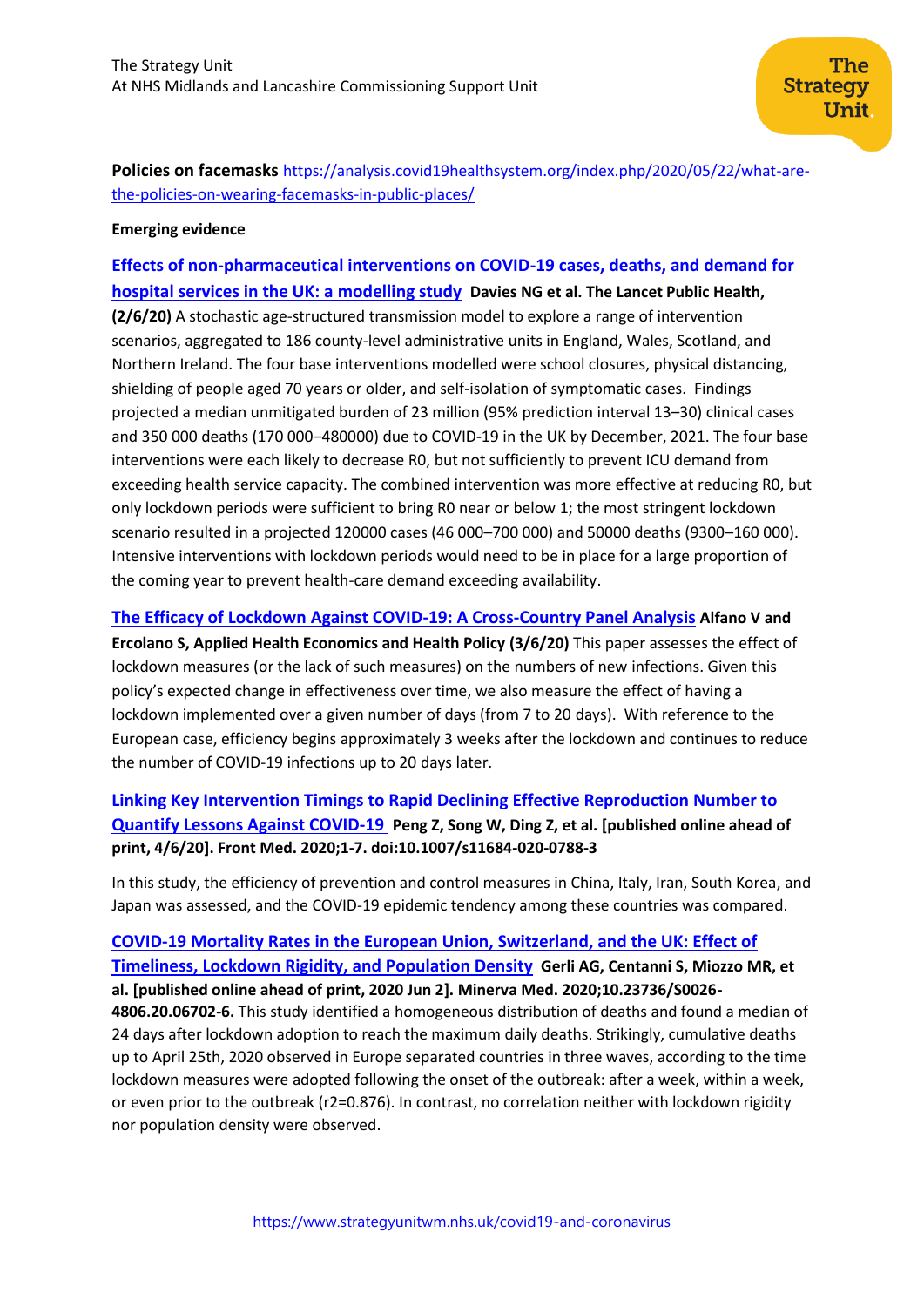## **[Novel approaches to estimate compliance with lockdown measures in the COVID-19](https://www.ncbi.nlm.nih.gov/pmc/articles/PMC7211415/)**

**[pandemic](https://www.ncbi.nlm.nih.gov/pmc/articles/PMC7211415/) Sheikh A et al., Journal of Global Health, 10 (1), 010348 (2/5/20)** A summary of three key approaches that are currently being used to help estimate compliance with lockdowns in the context of the COVID-19 pandemic: GPS data provided by mobile phone carriers; GPS data provided by other technology companies; traffic congestion and public transport usage.

## **[Report 26 Reduction in mobility and COVID-19 transmission](https://www.imperial.ac.uk/media/imperial-college/medicine/mrc-gida/2020-06-08-COVID19-Report-26.pdf) Nouvellet P et al., Imperial**

**College COVID-19 response team (8/6/20)** Mobility data represent an important proxy measure of social distancing. This paper presents a framework to infer the relationship between mobility and the key measure of population-level disease transmission, the reproduction number (R). The framework is applied to 53 countries with sustained SARS-CoV-2 transmission based on two distinct country-specific automated measures of human mobility, Apple and Google mobility data. Overall, strong population-wide social-distancing measures are effective to control COVID-19; however gradual easing of restrictions must be accompanied by alternative interventions, such as efficient contact tracing, to ensure control.

**[Estimates of the ongoing need for social distancing and control measures post-](https://erj.ersjournals.com/content/early/2020/05/26/13993003.01483-2020)"lockdown" [from trajectories of COVID-19 cases and mortality](https://erj.ersjournals.com/content/early/2020/05/26/13993003.01483-2020) Lonergan M and Chalmers JD, European Respiratory Journal, 55 (6) (1/6/20)** Publicly available data, on daily numbers of newly-confirmed cases and mortality, were used to fit regression models estimating trajectories, doubling times and the reproduction number (R0) of the disease, before and under the control measures. These data ran up to 21st May 2020, and were sufficient for analysis in 89 countries. Intermittent lockdown has been proposed as a means of controlling the outbreak while allowing periods of increase freedom and economic activity. These data suggest that few countries could have even 1 week per month unrestricted without seeing resurgence of the epidemic. Similarly, restoring 20% of the activity that has been prevented by the lockdowns looks difficult to reconcile with preventing the resurgence of

## **[Effects of the COVID-19 Pandemic and Nationwide Lockdown on Trust, Attitudes Toward](https://doi.apa.org/fulltext/2020-39514-001.html)**

**[Government, and Well-Being](https://doi.apa.org/fulltext/2020-39514-001.html) Sibley CG et al., American Psychologist, Advance online publication. http://dx.doi.org/10.1037/amp0000662** This study describes the immediate effects of the COVID-19 pandemic and nationwide lockdown on levels of institutional trust and attitudes toward the nation and government and health and well-being in New Zealand, with implications for other nations. Our results suggest that a strong national response to COVID-19 may bolster national attachment and increase trust in the bodies determining and enforcing lockdown guidelines. Against a backdrop of general resilience, small increases in psychological distress serve as a warning about potential psychological consequences of lockdown and isolation.

## **[Social network-based distancing strategies to flatten the COVID-19 curve in a post-](https://www.nature.com/articles/s41562-020-0898-6)**

**[lockdown world](https://www.nature.com/articles/s41562-020-0898-6)** Block P et al., Nature Human Behaviour, https://doi.org/10.1038/s41562-020- 0898-6 (4/6/20) As the pressure increases throughout a pandemic to ease stringent lockdown measures, to relieve social, psychological and economic burdens, this paper aims to provide insights about three strategies: seeking similarity; strengthening interactions within communities; and repeated interaction with the same people to create bubbles.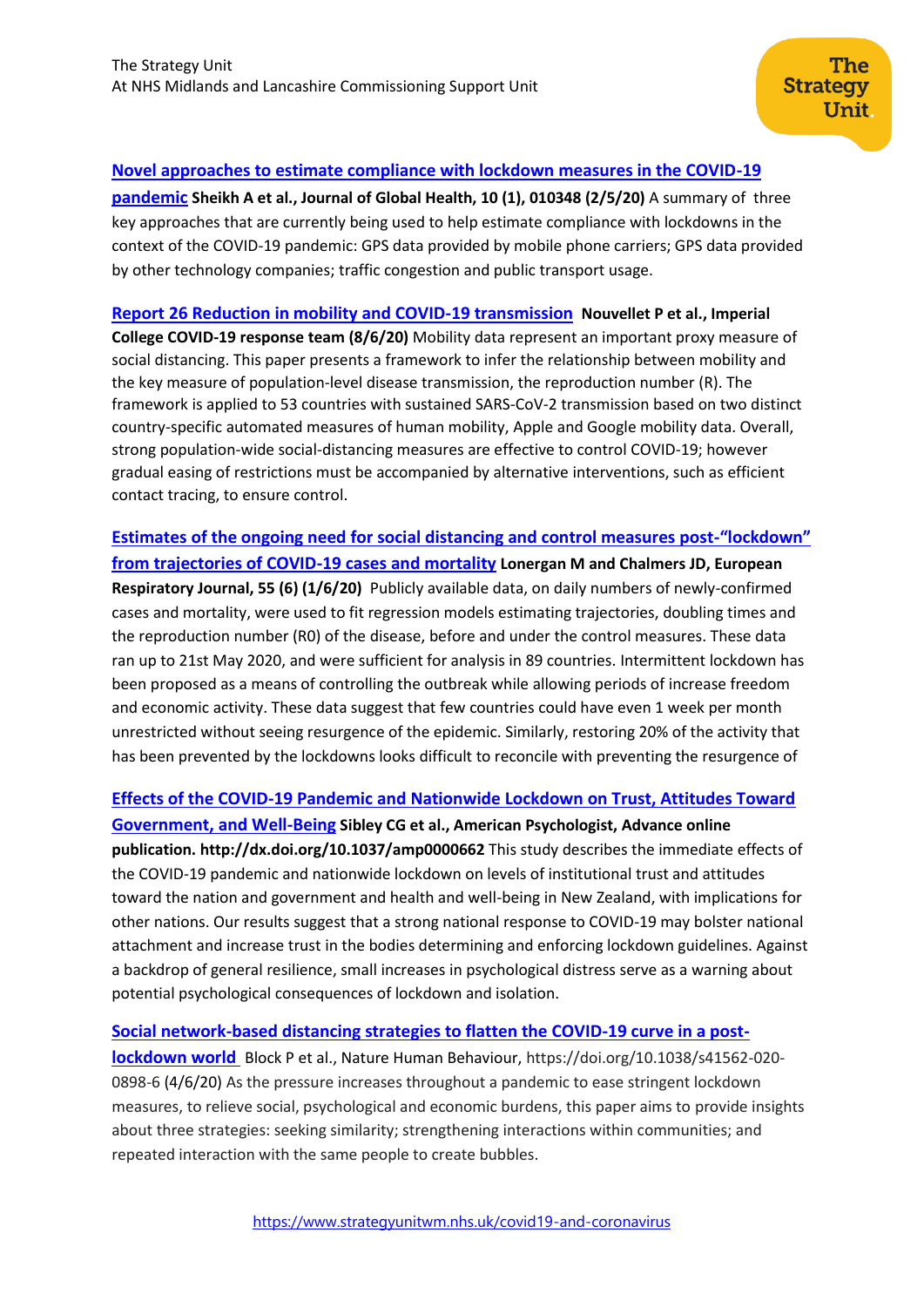# **[Global supply-chain effects of COVID-19 control measures](https://www.nature.com/articles/s41562-020-0896-8) Guan D et al, Nature Human**

**Behaviour** [https://doi.org/10.1038/s41562-020-0896-8.](https://doi.org/10.1038/s41562-020-0896-8) This study suggests that economic losses will be minimized by stricter initial lockdowns, provided that such strictness reduces the duration of the measures. Indeed, emerging results of related research seems to support exactly this relationship. However, modelling of recovery scenarios suggests that an extended period of some restrictions (for example, 20% reductions in labour and transportation capacity in the new normal scenario) is nonetheless economically preferable to a more rapid return to pre-pandemic activities followed by another round of global lockdowns.

# **[The impact of school reopening on the spread of COVID-19 in England \(preprint\)](https://www.medrxiv.org/content/10.1101/2020.06.04.20121434v1) Keeling**

**MJ et al. (5/6/20)** This study concludes that any reopening of schools will result in increased mixing and infection amongst children and the wider population, although the opening of schools alone is unlikely to push the value of R above one. However, impacts of other recent relaxations of lockdown measures are yet to be quantified, suggesting some regions may be closer to the critical threshold that would lead to a growth in cases. Given the uncertainties, in part due to limited data on COVID-19 in children, school reopening should be carefully monitored. Ultimately, the decision about reopening classrooms is a difficult trade-off between increased epidemiological consequences and the emotional, educational and developmental needs of children.

## **Commentaries**

**[Active case finding with case management: the key to tackling the COVID-19 pandemic](https://www.thelancet.com/journals/lancet/article/PIIS0140-6736(20)31278-2/fulltext#seccestitle10)** Li Z et al, The Lancet (4/6/20)

**[Should governments continue lockdown to slow the spread of covid-19?](https://www.bmj.com/content/369/bmj.m1924)** Melnick ER and Ioaniddis JPA, BMJ, 369 (3/6/20)

**[Covid-19: Push to reopen schools risks new wave of infections, says Independent SAGE](https://www.bmj.com/content/369/bmj.m2161)** Wise J, BMJ, 369 (28/5/20)

**[How measures for isolation, quarantine, and contact tracing differ among countries](https://analysis.covid19healthsystem.org/index.php/2020/05/19/how-do-measures-for-isolation-quarantine-and-contact-tracing-differ-among-countries/)** COVID-19 Health System Response Monitor (19/5/20)

**[Age, death risk, and the design of an exit strategy: a guide for policymakers and for](http://ftp.iza.org/dp13221.pdf)  [citizens who want to stay alive](http://ftp.iza.org/dp13221.pdf)** Oswald AJ and Powdthavee N, Institute of Labor Economics (May 2020)

## **Useful resources**

<span id="page-4-0"></span>**[COVID-19: nowcast and forecast](https://www.mrc-bsu.cam.ac.uk/now-casting/). Paul Birrell, Joshua Blake, Edwin van Leeuwen, Joint PHE Modelling Cell, MRC Biostatistics Unit COVID-19 Working Group, and Daniela De Angelis. 2020-06- 05** Real-time tracking of an epidemic, as data accumulate over time, is an essential component of a public health response to a new outbreak. A team of statistical modellers at the MRC Biostatistics Unit (BSU), University of Cambridge, are working with Public Health England (PHE) to provide regular now-casts and forecasts of COVID-19 infections and deaths. This information feeds directly to the SAGE sub-group, Scientific Pandemic Influenza sub-group on Modelling (SPI-M), and to regional PHE teams.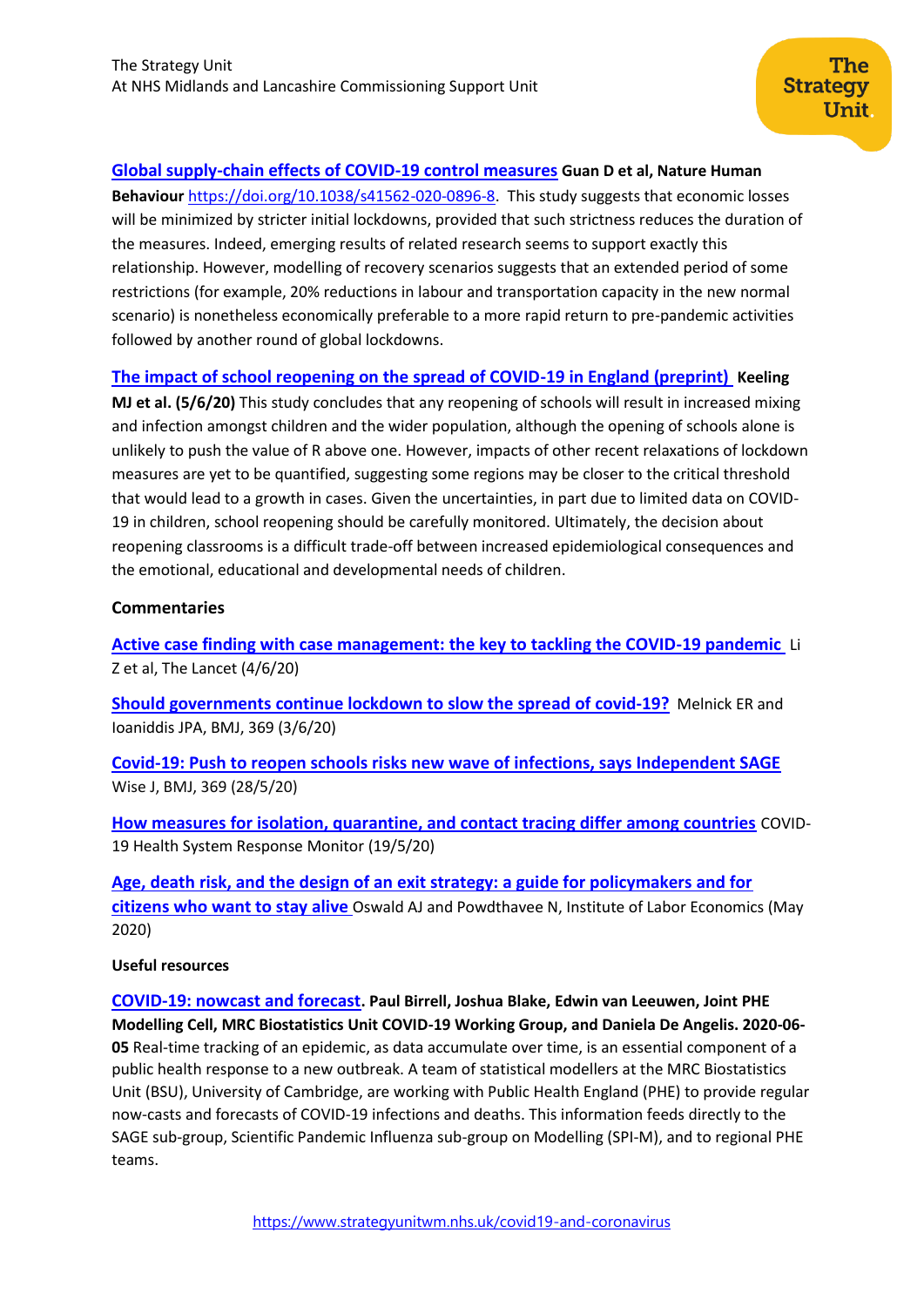#### **Long term rehabilitation needs**

As the pandemic progresses and more knowledge emerges about the medium to long term impacts for COVID-19 survivors, there are more findings emerging from small cohort studies. Whilst caution should be exercised, as sample sizes are small and papers often not peer reviewed, such findings can give an insight into potential implications for health services. NHS England has issued guidance on aftercare needs of COVID patients, addressing physical, cognitive and psychological needs. This is consistent with findings from a systematic review, exploring longer term impairments in MERS and SARS patients, suggesting that if COVID-19 patients follow a similar course, impairments could include pulmonary dysfunction, reduced exercise tolerance, and psychological problems. A small study from UCL London suggests that delirium in older COVID patients may be associated with functional impairment in the medium term.

#### **Guidance**

## **[After-care needs of inpatients recovering from COVID-19](https://www.england.nhs.uk/coronavirus/publication/after-care-needs-of-inpatients-recovering-from-covid-19/) NHS England (5/6/20)**

This guidance supports primary care and community health services to meet the immediate and longer-term care needs of patients discharged following an acute episode of COVID-19, by describing the typical expected health care needs of these patients, post-discharge.

#### **Rapid reviews**

# **[Psychiatric and neuropsychiatric presentations associated with severe coronavirus](https://www.thelancet.com/journals/lanpsy/article/PIIS2215-0366(20)30203-0/fulltext#seccestitle10)**

**[infections: a systematic review and meta-analysis with](https://www.thelancet.com/journals/lanpsy/article/PIIS2215-0366(20)30203-0/fulltext#seccestitle10) comparison to the COVID-19 [pandemic](https://www.thelancet.com/journals/lanpsy/article/PIIS2215-0366(20)30203-0/fulltext#seccestitle10) Rogers JPR et al The Lancet Psychiatry (18/5/20)** A systematic review of 72 studies, to assess the psychiatric and neuropsychiatric presentations of SARS, MERS, and COVID-19. In the longer term, the data from SARS and MERS suggest that the prevalence of depression, anxiety, posttraumatic stress disorder, and fatigue might be high, but as yet data on these diagnoses in patients with COVID-19 are preliminary or unpublished. In patients with severe illness requiring ICU admission, neurocognitive impairment might be a feature. Given that a very large number of individuals will be infected with SARS-CoV-2, the immediate impact on mental health could be considerable. An acute rise in cases of delirium will probably prolong hospital stay; there is also some preliminary evidence that delirium was associated with raised mortality in MERS. There is a risk of common mental illnesses in patients with disease that require hospital admission, which might be compounded by the effects of social isolation. Given this psychiatric morbidity and high frequency of persistent fatigue, some patients might have difficulty in returning to their previous employment, at least in the short term, although physical—as well as mental—recovery is intrinsic to such a broad functional outcome.

#### **Emerging evidence**

**[Meeting the Transitional Care Needs of Older Adults with COVID-19](https://www.tandfonline.com/doi/full/10.1080/08959420.2020.1773189) Naylor MD et al. Journal of Aging and Social Policy (31/5/20)** Increased understanding of the unique challenges facing older adults hospitalized with COVID-19 who transition to home is required. In the meantime, components of the evidence-based Transitional Care Model provide a framework for undertaking more immediate holistic responses to meeting the needs of this population.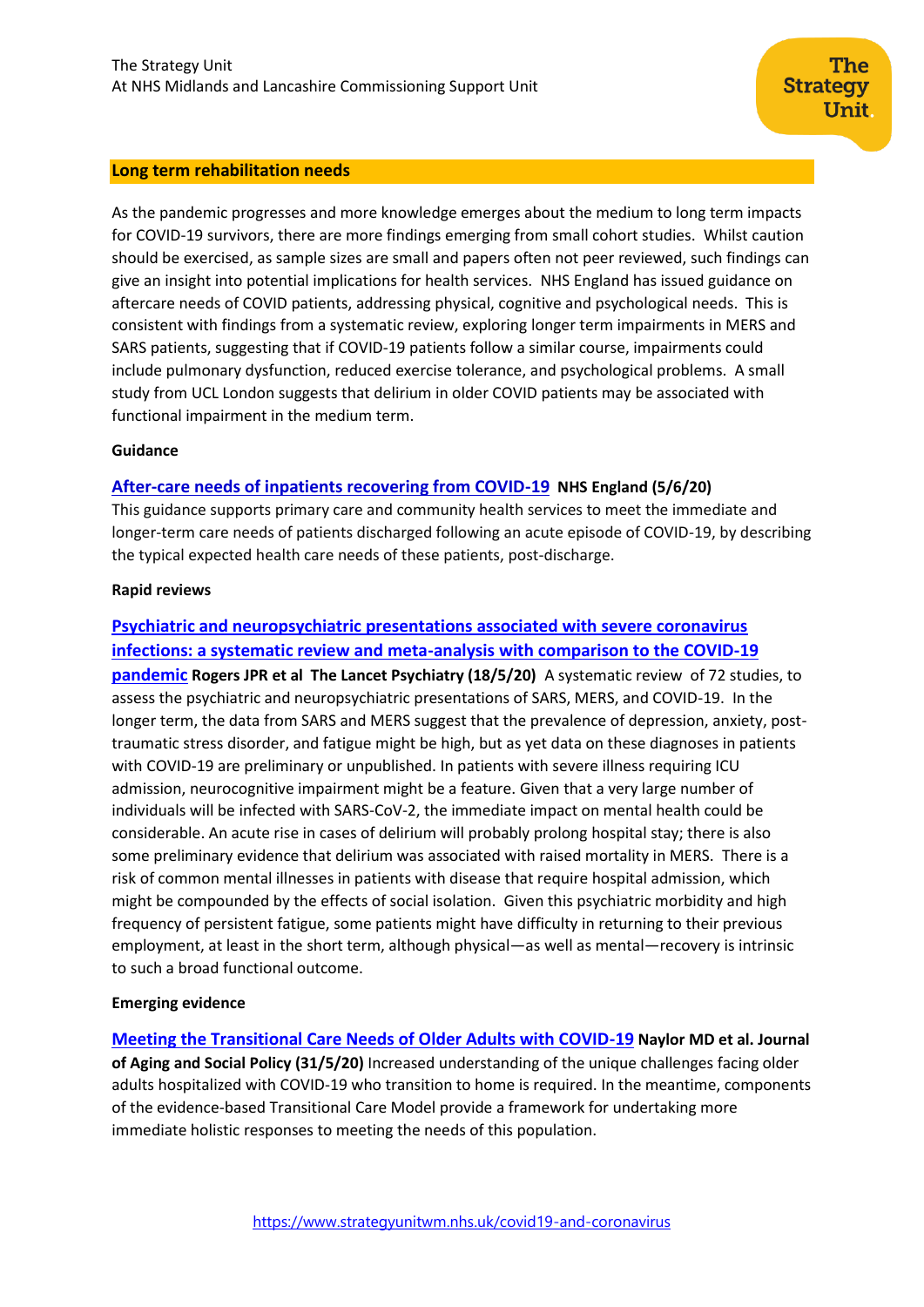## **[Functional and cognitive outcomes after COVID-19 delirium](https://www.medrxiv.org/content/10.1101/2020.06.07.20115188v1.full.pdf+html) (preprint) Mcloughlin BC et al**

The

Unit

**Strategy** 

**(9/6/20)** A point-prevalence study in a cohort of COVID-19 inpatients at University College Hospital, London. Findings indicate that delirium is common, yet under-recognised. Delirium is associated with functional impairments in the medium-term.

## **[Correlation between immune response and self-reported depression during](https://www.sciencedirect.com/science/article/pii/S0889159120304839?via%3Dihub)**

**[convalescence from COVID-19](https://www.sciencedirect.com/science/article/pii/S0889159120304839?via%3Dihub) Yuan B et al. Brain, Behavior and Immunity (25/5/20)** This study, involving 96 patients, found that self-reported depression occurred at an early stage in convalescent COVID-19 patients, and changes in immune function were apparent during short-term follow-up of these patients after discharge. Appropriate psychological interventions are necessary, and changes in immune function should be emphasized during long-term follow up of these patients .

## **[Characteristics of Children With Reactivation of SARS-CoV-2 Infection After Hospital](https://journals.sagepub.com/doi/10.1177/0009922820928057)**

**[Discharge](https://journals.sagepub.com/doi/10.1177/0009922820928057) Zhao W et al. Clinical Pediatrics (28/5/30)** A small retrospective cohort study (15 patients) which showed a high reactivation rate in the testing of SARS-CoV-2, and those who experienced viral reactivation tended to be older, have lower lymphocyte, higher neutrophil levels, and initial negative chest CT images, and undergo fewer tests for SARS-CoV-2. The differences found between those who experienced reactivation and those who did not may have been related to their immunological features and sampling error.

## **Learning from previous pandemics and major incidents**

**[Long-term clinical outcomes in survivors of severe acute respiratory syndrome \(SARS\) and](https://www.medicaljournals.se/jrm/content/html/10.2340/16501977-2694)  [middle east respiratory syndrome \(MERS\) coronavirus outbreaks after hospitalisation or](https://www.medicaljournals.se/jrm/content/html/10.2340/16501977-2694)  ICU [admission: a systematic review and meta-analysis](https://www.medicaljournals.se/jrm/content/html/10.2340/16501977-2694) . Ahmed H et al., Journal of Rehabilitation Medicine, 52 (5)** This systematic review of 28 studies collates the long-term (> 3 month) complications following SARS and MERS in patients who required hospitalization or ICU stay. Health related quality of life (HRQoL), measured using SF-36, was considerably reduced in survivors at 6 months post-infection, and showed only slight improvement beyond 6 months. HRQoL of survivors remained below that of the normal population and of those with chronic conditions. The key areas of impairments identified were pulmonary dysfunction, reduced exercise tolerance, and psychological problems. At this stage it is not possible to conclude whether the long-term outcomes identified in SARS and MERS patients will also occur in COVID-19 survivors. However, as SARS and MERS belong to the same family of virus as COVID-19, and the clinical features are similar, clinicians should anticipate a similar range of long-term outcomes in survivors of COVID-19 following hospitalization and ICU admission.

## **Useful resources**

## **[COVID-19 Physiotherapy Rehabilitation Guide](https://t.co/EkrFFhRsRD?amp=1) (NHS net access)**

The physiotherapy teams at the Leeds Teaching Hospitals NHS Trust have produced a physiotherapy guide for the rehabilitation of people suffering from and recovering from COVID-19.

## <span id="page-6-0"></span>**Screening and testing**

Searches in the last week have identified new guidance from UNICEF on the implications of digital contact tracing. There is a new rapid review comparing policies on testing and tracing, including lessons from Taiwan. There is increased interest in the scaling up of testing, including a paper from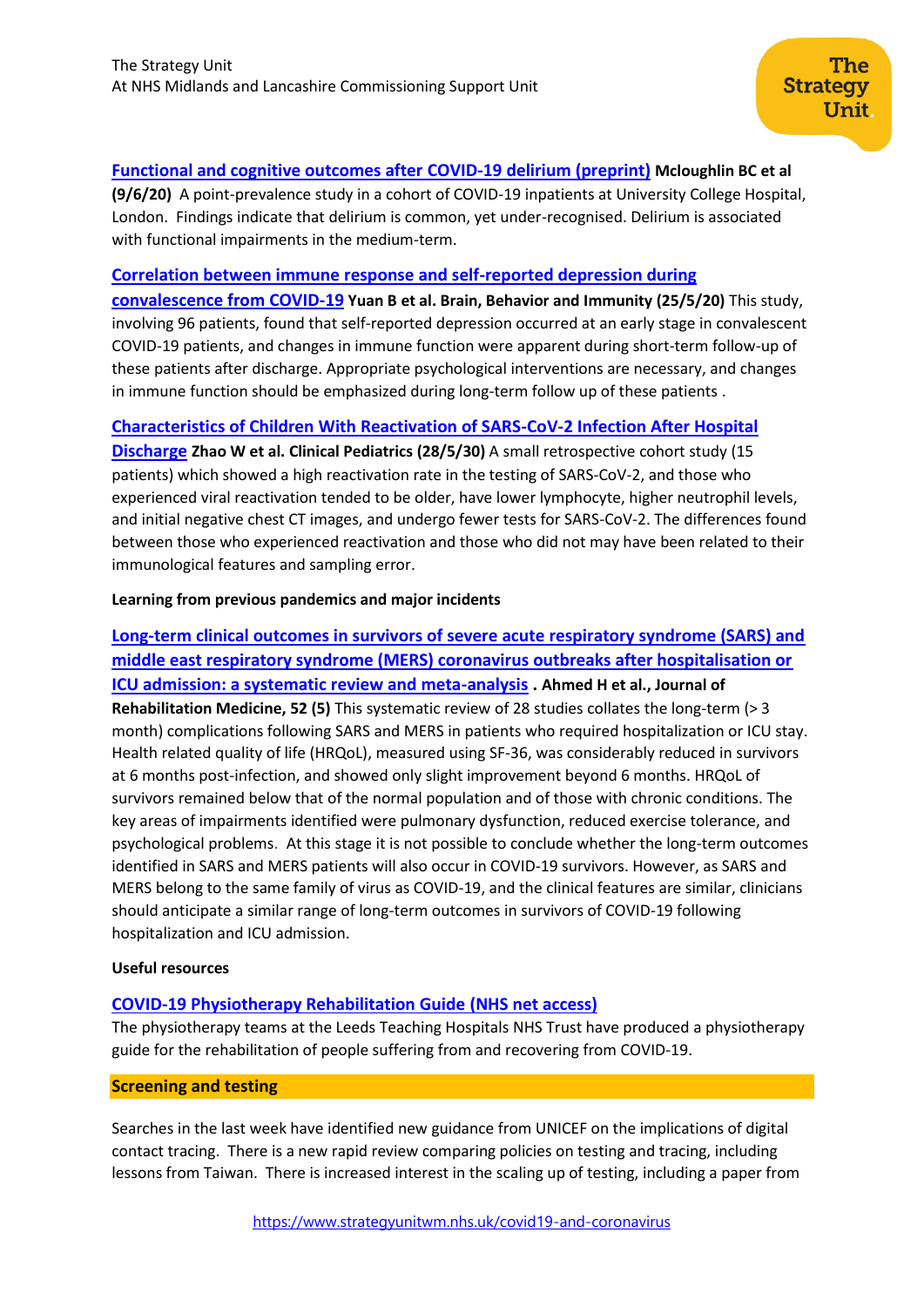the Francis Crick Institute on a possible model. Papers are emerging on policies and practice for testing patients prior to procedures and healthcare workers to prevent infection spread in hospitals and other healthcare sites. The Health Foundation shares findings from a survey on public attitudes towards tracing apps which highlights notable challenges for implementation. Issues regarding the implementation and ethics of policies are also addressed in several commentaries.

#### **Guidance**

**[Digital contact tracing and surveillance during COVID-19. General and child-specific ethical](https://www.unicef-irc.org/publications/1096-digital-contact-tracing-surveillance-covid-19-response-child-specific-issues-iwp.html)  [issues](https://www.unicef-irc.org/publications/1096-digital-contact-tracing-surveillance-covid-19-response-child-specific-issues-iwp.html)** UNICEF (June 2020)

#### **Rapid Reviews**

**[A rapid systematic review and case study on test, contact tracing, testing, and isolation](https://www.medrxiv.org/content/10.1101/2020.06.04.20122614v1.full.pdf)  [policies for Covid19 prevention and control \(preprint\)](https://www.medrxiv.org/content/10.1101/2020.06.04.20122614v1.full.pdf) Chung SC et al (7/6/20)**. A rapid review of 30 studies on the efficacy and policy of contact tracing, testing, and isolation (TTI) in Covid-19 prevention and control, including a case study based on policy and procedures in Taiwan.

#### **Emerging evidence**

**[The Health Foundation Covid-19 survey](https://www.health.org.uk/sites/default/files/2020-06/Health-Foundation-polling-contact-tracing-app-May-2020.pdf)**. **Ipsos Mori (May 2020)**. This report contains polling data from Ipsos MORI that reveals the UK public's awareness of and attitudes towards the planned smartphone app. It warns that the government's delayed contact-tracing app has the potential to exacerbate existing health inequalities, leaving some people at greater risk of Covid-19 than others.

**[Active case finding with case management: the key to tackling the COVID-19 pandemic](https://www.thelancet.com/journals/lancet/article/PIIS0140-6736(20)31278-2/fulltext#seccestitle10) Li Z et al, The Lancet** This policy article describes risk-based lifting of restrictions, which were used to contain the coronavirus in China, and planned pathways towards long-term prevention and control of COVID-19, including active case finding and case management.

**Univer[sal screening for SARS‐CoV‐2 in asymptomatic obstetric patients in Tokyo, Japan](https://obgyn.onlinelibrary.wiley.com/doi/abs/10.1002/ijgo.13252) Ochiai, D et al. International Journal of Gynecology and Obstetrics** (4/6/20) A retrospective review of universal testing in obstetric patients during April which found a 4% prevalence in asymptomatic patients.

**[Scalable and Resilient SARS-CoV-2 testing in an Academic Centre \(preprint\)](https://www.medrxiv.org/content/10.1101/2020.04.19.20071373v3.full.pdf+html) Aitken J et al. (9/6/20)** This paper from the Francis Crick Institute describes a roadmap instructing how a research institute can be repurposed in the midst of this crisis, in collaboration with partner hospitals and an established diagnostic laboratory, harnessing existing expertise in virus handling, robotics, PCR, and data science to derive a rapid, high throughput diagnostic testing pipeline for detecting SARS-CoV-2 in patients with suspected COVID-19. This strategy facilitates the remote reporting of thousands of samples a day with a turnaround time of under 24 hours, universally applicable to laboratories worldwide.

**[CoVID-19 in Singapore: Impact of Contact Tracing and Self-awareness on Healthcare](https://www.medrxiv.org/content/10.1101/2020.06.04.20122879v1.full.pdf+html)** 

**[Demand \(preprint\)](https://www.medrxiv.org/content/10.1101/2020.06.04.20122879v1.full.pdf+html) Huang Q et al (5/6/20)** Singapore's experiences suggest that close contact tracing and self-awareness combined together may achieve effective control of the epidemic spreading when the number of infected cases is low and that contact tracing and self-awareness must be enhanced as much as possible when lockdown comes to an end.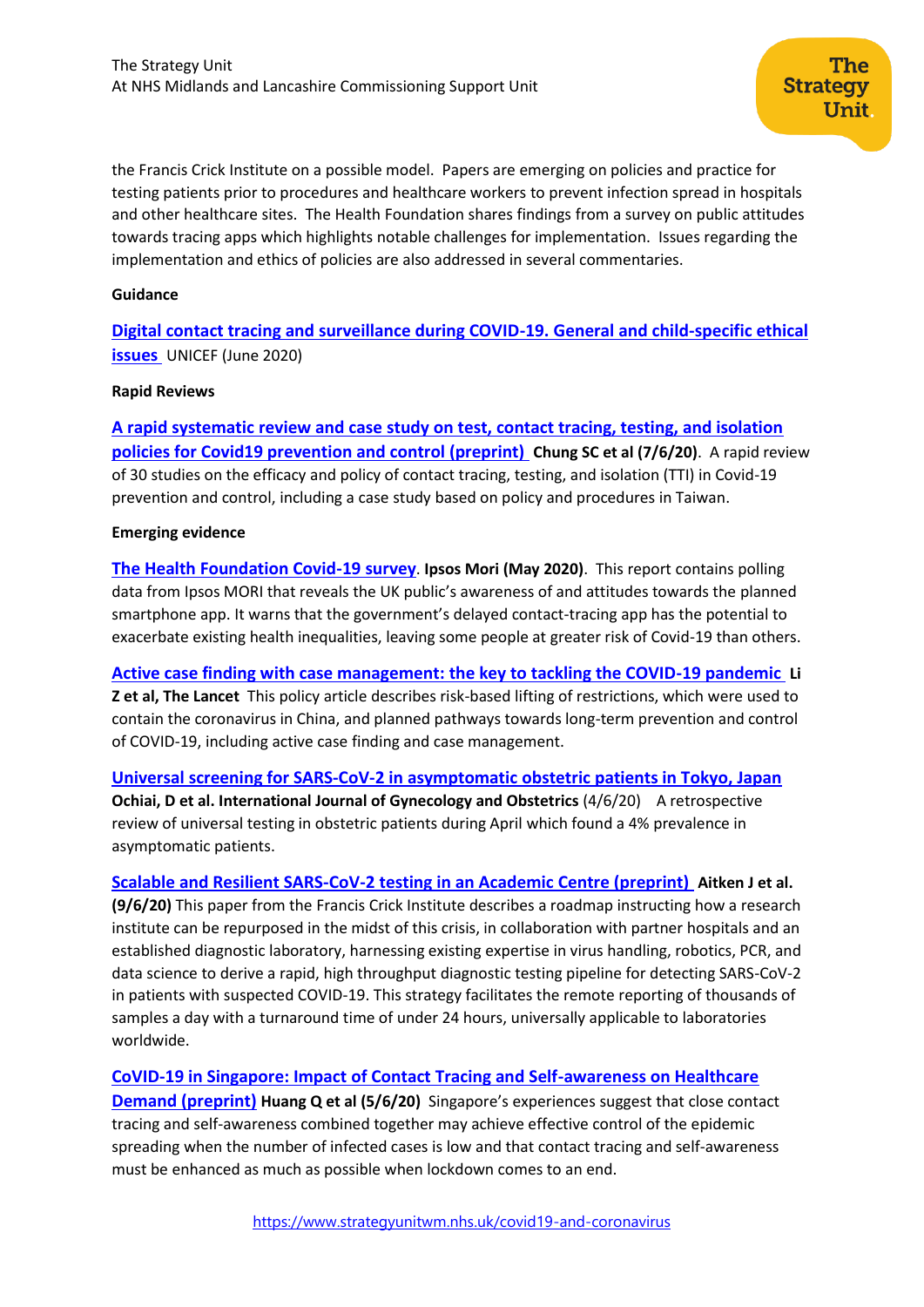## **[Point-of-Care Diagnostic Tests for Detecting SARS-CoV-2 Antibodies: A Systematic Review](https://www.mdpi.com/2077-0383/9/5/1515/htm)**

**[and Meta-Analysis of Real-World Data](https://www.mdpi.com/2077-0383/9/5/1515/htm) Ricco M et al, Journal of Clinical Medicine, 9 (5). 1515.** A review of 10 studies to explore the feasibility of rapid diagnostic tests in the management of the COVID-19 outbreak. Conclusions: (1) rapid diagnostic tests for COVID-19 are necessary, but should be adequately sensitive and specific; (2) few studies have been carried out to date; (3) the studies included are characterized by low numbers and low sample power, and (4) in light of these results, the use of available tests is currently questionable for clinical purposes and cannot substitute other more reliable molecular tests, such as assays based on RT-PCR

## **[Symptom-based screening for COVID-19 in health care workers: The importance of fever](https://www.journalofhospitalinfection.com/article/S0195-6701(20)30259-0/pdf)**

**Yombi JC et al. Journal of Hospital Infection, 105, 428-9 (22/5/20)** An assessment of the impact of using fever as a predictor for positivity of SARS-CoV-2 reverse transcription polymerase chain reaction (RT-PCR). Results show that fever has a positive impact on the yield of RT-PCR for SARS-CoV-2. However, a proportion of COVID-19-positive cases, even when symptoms are combined, will be missed if fever is required as a criterion for testing.

## **Commentaries**

**[COVID-19 and risks to the supply and quality of tests, drugs, and vaccines](https://www.thelancet.com/pdfs/journals/langlo/PIIS2214-109X(20)30136-4.pdf)**, Newton PN et al, Lancet Glob Health, 2020 Jun;8(6):e754-e755.

**[Identifying and Interrupting Superspreading Events](https://www.ncbi.nlm.nih.gov/pmc/articles/PMC7258476/)—Implications for Control of Severe**  [Acute Respiratory Syndrome Coronavirus 2](https://www.ncbi.nlm.nih.gov/pmc/articles/PMC7258476/). Frieden and Lea, Emerg Infect Dis. 2020 Jun; 26(6): 1059–1066. doi: 10.3201/eid2606.200495

**[The case for routine screening for SARS-CoV-2 before surgery](https://link.springer.com/article/10.1007%2Fs12630-020-01730-4)** Tenenbein P et al, Canadian Journal of Anesthesia (3/6/20)

**[The right to know: ethical implications of antibody testing for healthcare workers and](https://jme.bmj.com/content/early/2020/06/03/medethics-2020-106467)  [overlooked societal implications](https://jme.bmj.com/content/early/2020/06/03/medethics-2020-106467)** Vakharia, K, Journal of Medical Ethics (3/6/20)

**[COVID-19 Pandemic: What Can the West Learn From the East?](https://www.ijhpm.com/article_3819_a191c9bf2946dfef45f8e8ada6f9539d.pdf)** Shokhooi M et al, International Journal of Health Policy Management (31/5/20)

**[How accurate is self-testing?](https://www.sciencedirect.com/science/article/pii/S026240792030909X?via%3Dihub)** Brooks M, New Scientist (16/5/20)

**[COVID-19 testing and patients in mental health facilities](https://www.thelancet.com/journals/lanpsy/article/PIIS2215-0366(20)30198-X/fulltext)** Benson NM et al, The Lancet Psychiatry, June 2020 (11/5/20)

## <span id="page-8-0"></span>**Broader impacts on health outcomes**

Since our *[initial rapid scan on 29](https://www.strategyunitwm.nhs.uk/sites/default/files/2020-05/20200529%20Evidence%20rapid%20scan%206%20-%20Implications%20of%20the%20broader%20impacts%20of%20Covid19%20for%20healthcare.pdf)th May*, more evidence has emerged on the wider adverse impacts of COVID-19 in the general population, older adults, children and young people, healthcare workers and those with pre-existing conditions and chronic illness. However, fewer studies were identified with relevance to the broader impacts of COVID-19 upon long-term conditions.

The evidence base is largely concentrated towards the broader impacts of COVID-19 upon mental health and wellbeing outcomes. It is also consistent with the findings of previous evidence, indicating higher levels of depressive, post-traumatic, anxiety and insomnia symptoms as an indirect result of COVID-19. Social isolation and loneliness appear to be prominent risk factors for adverse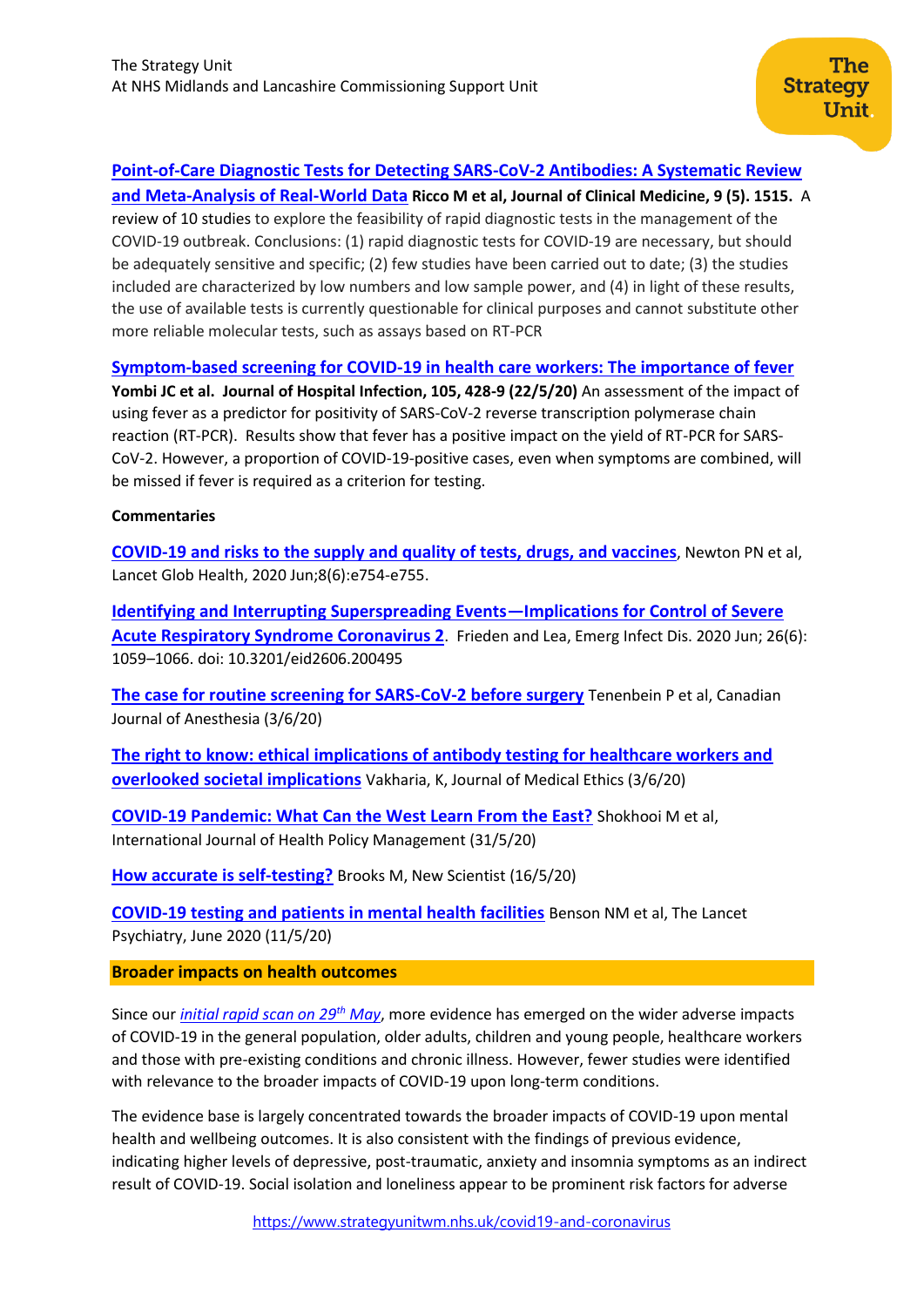mental health outcomes in context to COVID-19, particularly for children and young people, and older adults. Some studies also highlight that adverse impacts upon mental health outcomes may arise in relation to the wider economic and financial consequences of COVID-19. A limited number of qualitative studies have emerged on the experiences of older adults and the impact of restriction measures upon physical activity; as well as the experience of those caring for individuals with COVID-19.

Increasingly, guidance, emerging evidence and commentaries consider what provision might be necessary to mitigate the short and long-term mental health impacts of COVID-19 on multiple population groups. Particularly for high risk groups such as front-line healthcare workers. While sources highlight a need for early intervention, this is caveated with consideration for limiting the harms and unintended consequences which may arise from inappropriate provision.

## **Commentary from the collaborative**

**[Deaths from Covid-19 \(coronavirus\): how are they counted and what do they show?](https://www.kingsfund.org.uk/publications/deaths-covid-19) Raleigh V. The King's Fund. (13/5/20).**

**Nuffield Trust [response to ONS analysis of non-Covid-19 death registrations.](https://www.nuffieldtrust.org.uk/news-item/nuffield-trust-response-to-ons-analysis-of-non-covid-19-death-registrations) The Nuffield Trust. (5/6/20)**

#### **Guidance**

**[Enhancing mental health resilience and anticipating treatment provisions of mental health](https://amber.openrepository.com/bitstream/handle/20.500.12417/807/Clinical%20Leaders%20Network%20-%20Kullu%20et%20al%2c%202020.pdf?sequence=1&isAllowed=y)  [conditions for frontline Healthcare workers involved in caring for patients during the](https://amber.openrepository.com/bitstream/handle/20.500.12417/807/Clinical%20Leaders%20Network%20-%20Kullu%20et%20al%2c%202020.pdf?sequence=1&isAllowed=y)  [COVID-19 Pandemic -](https://amber.openrepository.com/bitstream/handle/20.500.12417/807/Clinical%20Leaders%20Network%20-%20Kullu%20et%20al%2c%202020.pdf?sequence=1&isAllowed=y) A call for action. Kullu C et al NHS Clinical Leaders Network (17/5/20)**

**[Responding to stress experienced by hospital staff working](https://232fe0d6-f8f4-43eb-bc5d-6aa50ee47dc5.filesusr.com/ugd/6b474f_a90ac0ff6514479e84789019dfa65ef9.pdf) with Covid-19: guidance for [planning early interventions.](https://232fe0d6-f8f4-43eb-bc5d-6aa50ee47dc5.filesusr.com/ugd/6b474f_a90ac0ff6514479e84789019dfa65ef9.pdf) King's Fund & COVID Trauma Response Working Group Rapid Guidance (7/4/20).** 

**[COVID-19 and violence against women. What the health sector/system can do.](http://www.euro.who.int/en/health-topics/disease-prevention/violence-and-injuries/news/news/2020/6/the-rise-and-rise-of-interpersonal-violence-an-unintended-impact-of-the-covid-19-response-on-families) WHO and HRP. (7/4/20)**

#### **Rapid Reviews**

**[Mental Health Awareness Week: The impact of coronavirus on](https://commonslibrary.parliament.uk/insights/mental-health-awareness-week-the-impact-of-coronavirus-on-health-and-social-care-workers/?doing_wp_cron=1591186423.4014780521392822265625) health and social care** 

**[workers.](https://commonslibrary.parliament.uk/insights/mental-health-awareness-week-the-impact-of-coronavirus-on-health-and-social-care-workers/?doing_wp_cron=1591186423.4014780521392822265625) Macdonald M. House of Commons Library. (18/5/20).** This rapid review looks at evidence from previous pandemics and disasters, as well as emerging COVID-19 evidence to examine the impact of the pandemic on health and social care staff, with a particular focus on who is most at risk, and what measures have been implemented to support staff.

**[Supporting community recovery and resilience in](https://www.gcph.co.uk/assets/0000/7854/COVID19_Comm_Recovery_FINAL.pdf) response to the COVID-19 pandemic – a [rapid review of evidence.](https://www.gcph.co.uk/assets/0000/7854/COVID19_Comm_Recovery_FINAL.pdf) Harkins, C. Glasgow Centre for Population Health (May 2020).** This rapid review looks at what could be done to build community resilience and support recovery to mitigate the broader impacts of COVID-19. Outlining a) vulnerable communities and population subgroups who may have experienced unintended consequences of lockdown policy; b) mental health and psychological impact of COVID and how these might be mitigated; and, c) exploring community recovery and future resilience.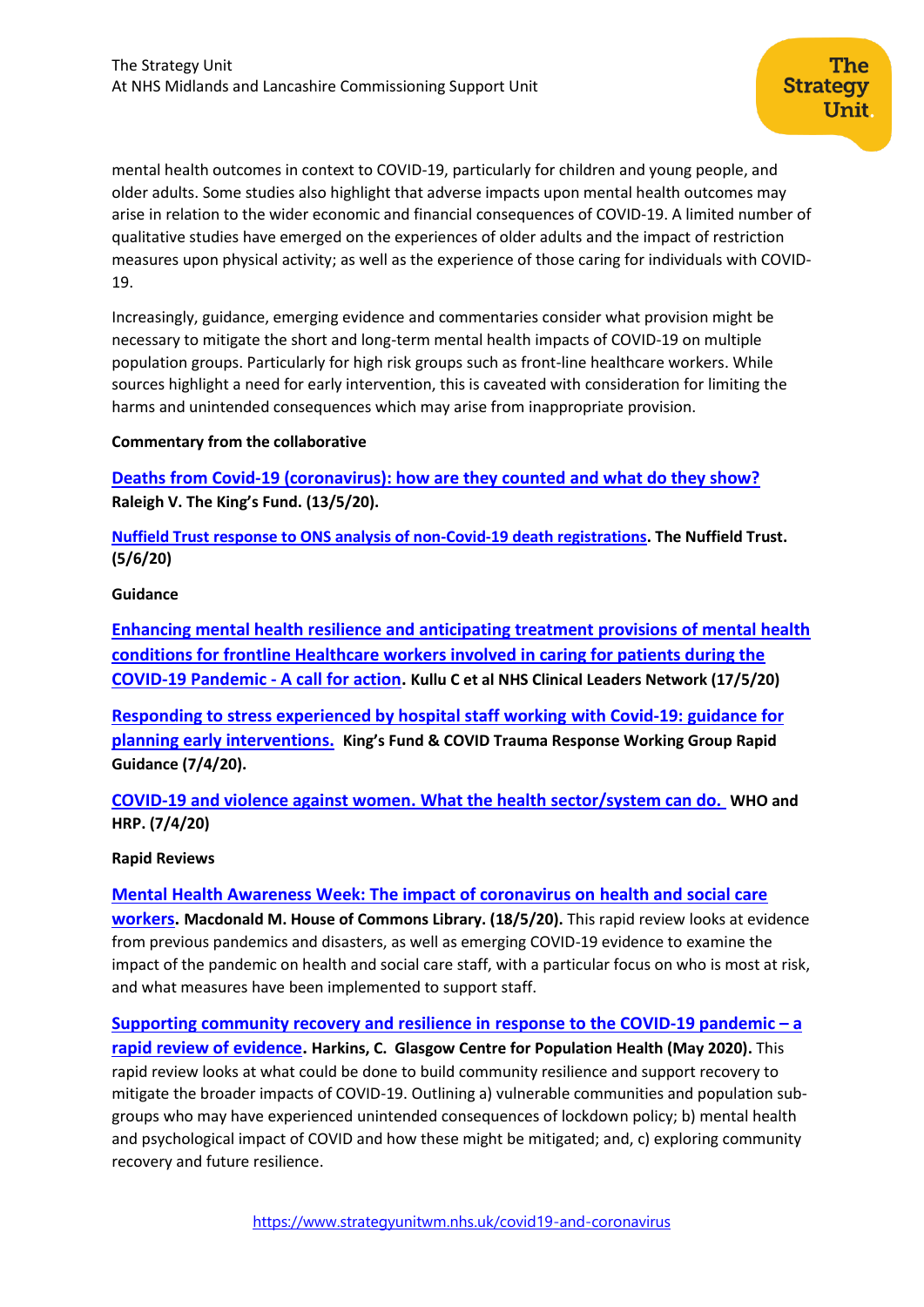## **[Rapid Systematic Review: The Impact of Social Isolation and Loneliness on the Mental](https://jaacap.org/article/S0890-8567(20)30337-3/pdf)**

**[Health of Children and Adolescents in the Context of COVID-19.](https://jaacap.org/article/S0890-8567(20)30337-3/pdf) Loades ME et al. Journal of the American Academy of Child & Adolescent Psychiatry. (28/5/20).** This pre-print outlines a rapid systematic review of available evidence on the impact of social isolation and loneliness on child and adolescent mental health. Suggesting that this population are more likely to experience high rates of depression and anxiety during and after periods of enforced isolation.

**[COVID-19 pandemic and mental health consequences: Systematic review of the current](https://www.sciencedirect.com/science/article/pii/S0889159120309545?via%3Dihub)** 

**[evidence.](https://www.sciencedirect.com/science/article/pii/S0889159120309545?via%3Dihub) Vindegaard N & Benros ME. Brain, Behavior, and Immunity. (30/5/20).** This systematic review looked at 43 studies on adverse mental health outcomes in context to the COVID-19 pandemic. This looked broadly at the indirect effect of the pandemic in those with pre-existing psychiatric disorders, medical healthcare workers and the general public.

## **Emerging Evidence**

**Mental health -** *General public*

**[Psychological health during the coronavirus disease 2019 pandemic outbreak.](https://journals.sagepub.com/doi/full/10.1177/0020764020925835) Mukhtar S. (21/5/20) Int J Soc Psychiatry.** This review article sought to evaluate previous pandemic outbreaks to understand adverse impacts on psychological health, crisis intervention, and mental health management plans. Findings highlight substantial evidence of negative impacts on psychological health in both affected individuals and the general population (including indirect psychosocial stressors such as stigma and xenophobia), in context to a high need for proactive psychological intervention.

**[Psychological Outcomes Associated with Stay-at-Home Orders and the Perceived Impact](https://www.sciencedirect.com/science/article/pii/S0165178120310854?via%3Dihub)  [of COVID-19 on Daily Life.](https://www.sciencedirect.com/science/article/pii/S0165178120310854?via%3Dihub) Tull MT et al. (12/5/20).** This cross-sectional study examined the relationship between physical/social distancing interventions (including the perceived impact of COVID-19 on daily life) and psychological outcomes in a nationwide US community sample (n=500). Findings show that distancing interventions were associated with higher levels of health anxiety, financial worry and loneliness, whereas the perceived impact of COVID-19 on daily life was negatively associated with loneliness.

**[COVID-19-Related Economic Anxiety Is As High as Health Anxiety: Findings from the USA,](https://link.springer.com/content/pdf/10.1007/s41811-020-00078-3.pdf)  [the UK, and Israel.](https://link.springer.com/content/pdf/10.1007/s41811-020-00078-3.pdf) Bareket-Bojmel L, Shahar G, Margalit M. Int J Cognitive Therapy. Doi: 10.1007/s41811-020-00078-3. (29/5/20).** This international (USA, UK, Israel) cross-sectional study examines associations between economic anxiety related to COVID-19 and three other forms of anxiety (health-related; daily routine change anxiety; social isolation anxiety). It was found that within all 3 countries, levels of economic and health anxiety were equivalent to one another and were more prevalent than anxiety from daily routine changes, and social isolation.

**[The COVID-19 Pandemic, Financial Inequality and Mental Health](https://www.mentalhealth.org.uk/sites/default/files/MHF-covid-19-inequality-mental-health-briefing.pdf?utm_source=The%20King%27s%20Fund%20newsletters%20%28main%20account%29&utm_medium=email&utm_campaign=11559284_NEWSL_HMP%202020-05-26&dm_i=21A8,6VR78,FLX5Q6,RNEBF,1)**. **Kousoulis A et al Mental Health Foundation (05/20).** This briefing from the 'Coronavirus: mental health in the pandemic' study outlines the relationship between employment, mental health and financial inequalities; with a specific focus on the relationship between financial inequality and mental health during COVID-19. This also reports on survey findings and a citizens' jury panel regarding employment and financial worries, with recommendations to address financial inequality.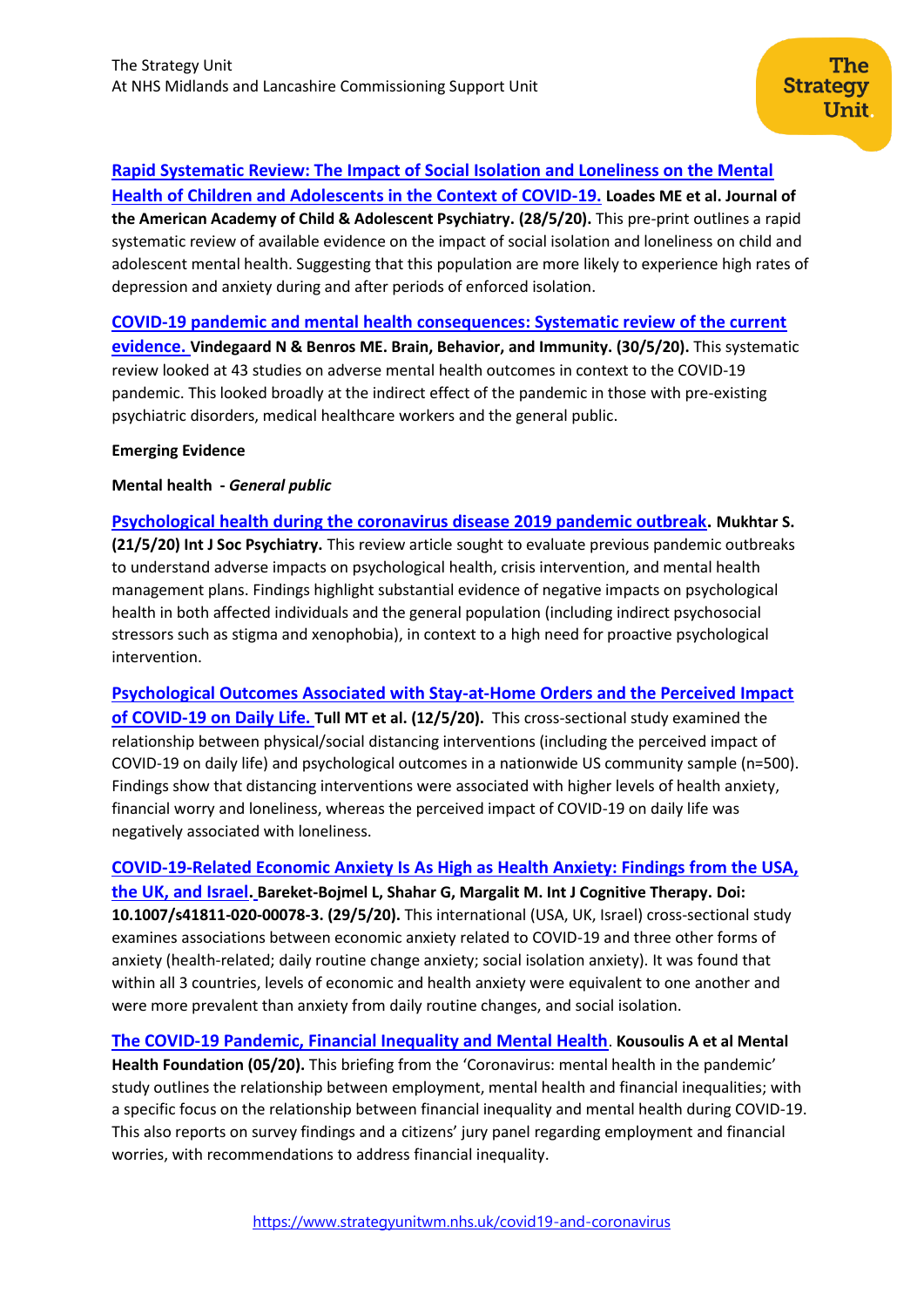The **Strategy** 

**Unit** 

**Chalder T et al. medRxiv (19/5/20).** This pre-print reports on findings from a community cohort study (n=3,097) conducted via online survey. Findings include that around 50% described themselves as key-workers, and that mean scores for depression, anxiety and stress significantly exceeded population level norms, with younger people and women being at particular risk.

**[Mental Health Impact of COVID-19: A global study of risk and resilience factors.](https://www.medrxiv.org/content/10.1101/2020.05.05.20092023v1.full.pdf) Plomecka MB et al. MedRxiv (09/05/20).** [This pre-print study screened 13,332 individuals f](https://www.medrxiv.org/content/10.1101/2020.05.05.20092023v1.full.pdf)or psychological symptoms related to COVID-19 from March  $29<sup>th</sup>$  to April  $14<sup>th</sup>$  2020; notable risks included female gender, pre-existing psychiatric diagnosis and prior exposure to psychological trauma. Protective factors included: optimism, ability to hare concerns with friends and family (as usual), positive outlooks about the impact of COVID-19 and daily exercise.

## **[How an Epidemic Outbreak Impacts Happiness: Factors that Worsen \(vs. Protect\)](https://www.sciencedirect.com/science/article/pii/S0165178120309902?via%3Dihub=)**

**[Emotional Well-being during the Coronavirus Pandemic](https://www.sciencedirect.com/science/article/pii/S0165178120309902?via%3Dihub=) Yang H and Ma J Psychiatry Research (30/4/20**). This article reports findings from two large-scale national surveys in China, conducted immediately prior to the COVID-19 outbreak (n=11,131) and during containment (n=3,000). Factors associated with higher likelihood of disease exposure and perceived severity of harm (e.g. age group) exacerbated impact of the outbreak on emotional well-being.

## **[Initial research findings on the impact of COVID-19 on the well-being of young people](https://drive.google.com/file/d/1AOc0wCPqv2gfFSQ_DVmw12vrqQK01z0V/view)**

**[aged 13 to 24 in the UK.](https://drive.google.com/file/d/1AOc0wCPqv2gfFSQ_DVmw12vrqQK01z0V/view) Levita L, University of Sheffield, Department of Psychology (07/5/20).** This study reports initial survey findings from research being conducted by the COVID-19 Psychological Research Consortium, including around 2,000 UK citizens stratified by household income, sex and age. This examined the impact of COVID-19 on 13-24 year olds, in terms of their physical and mental health, and family relationships.

**[Emerging Adults and COVID-19: The Role of Individualism-Collectivism on Perceived Risks](https://www.mdpi.com/1660-4601/17/10/3497)  [and Psychological Maladjustment.](https://www.mdpi.com/1660-4601/17/10/3497) Germani A, Buratta L, Delvecchio E et al. Int. J. Environ. Res. Public Health,** *17***(10), 349 (17/5/20**). This online survey study of 1,183 Italian young adults showed high levels of worry and concern for relatives and family members in this population, followed by more general worries. State anxiety and stress scores also exceeded clinical cut-offs. While collectivist cultural orientation was associated with a higher perceived infection risk, it also predicted lower levels of maladjustment.

**[COVID‐19‐related anxiety predicts somatic symptoms in the UK population](https://onlinelibrary.wiley.com/doi/full/10.1111/bjhp.12430). Shevlin M et al. (27/5/20). British Journal of Health Psychology**. This brief report used data from a large representative sample of UK adults (n=2,025), highlighting significant associations between moderate to high anxiety levels associated with COVID-19, and general somatic symptoms (gastrointestinal and fatigue symptoms).

## *Pre-existing conditions*

**[Impact of COVID-19 on children and young people's mental health: results of survey with](https://youngminds.org.uk/media/3774/youngminds-survey-with-parents-and-carers-summary-of-results.pdf)  [parents and carers](https://youngminds.org.uk/media/3774/youngminds-survey-with-parents-and-carers-summary-of-results.pdf)**. **Youngminds (14/5/20).** This briefing reports on survey findings drawn from around 1,800 parents and carers of children and young people with existing mental health needs. Findings highlighted high levels of parental concern for the long-term impact of COVID-19 on child mental health.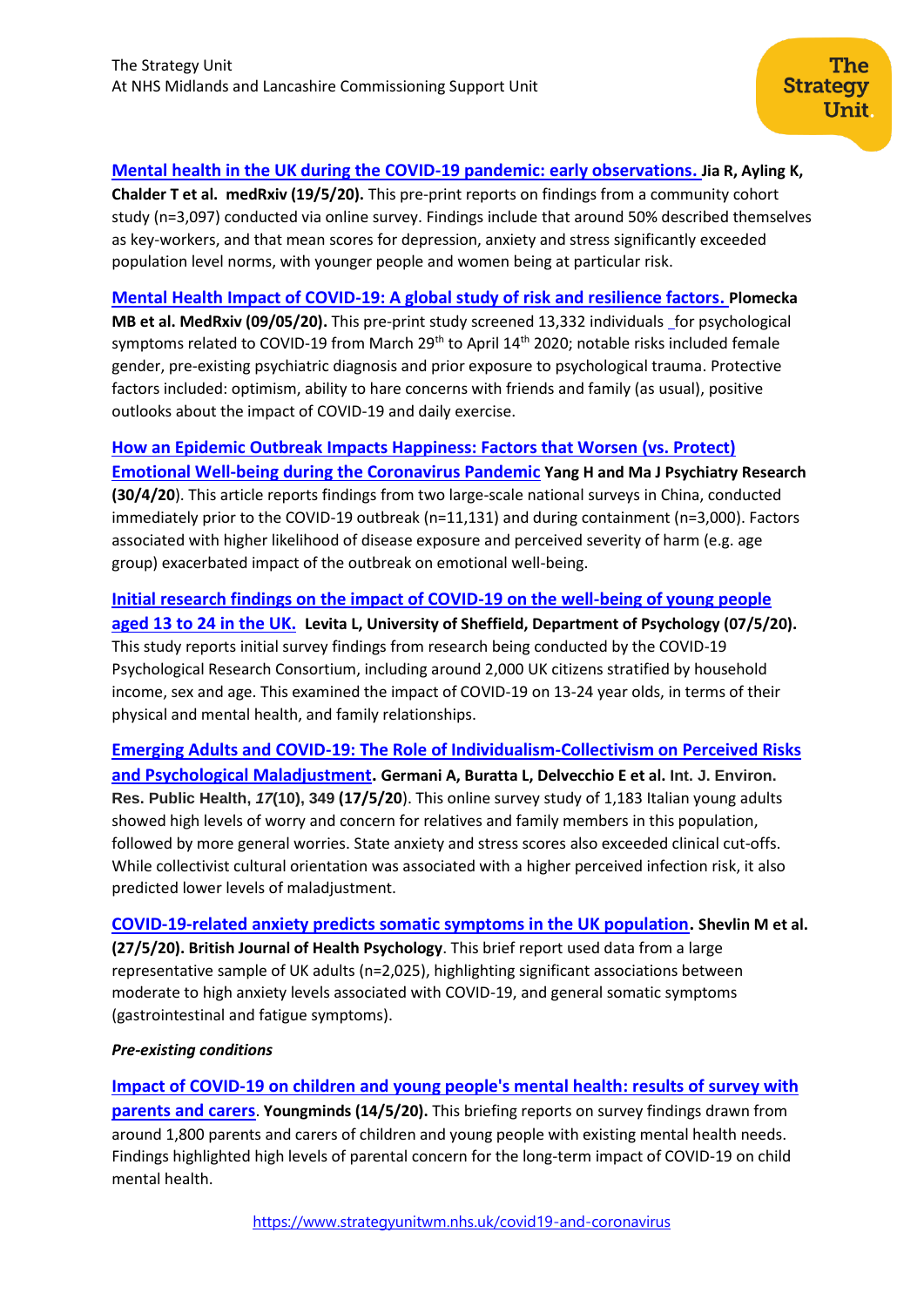# **[Psychological distress in patients with serious mental illness during the COVID-19](https://www.cambridge.org/core/journals/psychological-medicine/article/psychological-distress-in-patients-with-serious-mental-illness-during-the-covid19-outbreak-and-onemonth-mass-quarantine-in-italy/2EAFCD33BCBCEF07176BBB7171AEA478)**

**[outbreak and one-month mass quarantine in Italy.](https://www.cambridge.org/core/journals/psychological-medicine/article/psychological-distress-in-patients-with-serious-mental-illness-during-the-covid19-outbreak-and-onemonth-mass-quarantine-in-italy/2EAFCD33BCBCEF07176BBB7171AEA478) Iasevoli F et al. Psychological Medicine. (16/5/20**). This article reports on an observational case-control analysis of 205 patients with serious mental illness, 51 of their first degree relative and 205 non-psychiatric subjects from 13 to 17th April (~1 month into lockdown). Specifically, this examined the impact of mass quarantine on perceived stress, and mental health symptoms in this group (including depression, anxiety and psychosis symptoms).

## **Mental Health -** *Healthcare workers*

**[Supporting Hospital Staff During COVID-19: Early Interventions](https://academic.oup.com/occmed/advance-article/doi/10.1093/occmed/kqaa098/5843740)**. **Billings J et al. Occupational medicine. (25/5/20).** In context to increased risk of adverse mental health outcomes for healthcare workers during COVID-19, this editorial outlines possible forms of early intervention to mitigate this risk for hospital staff. This also includes guidance on unintended consequences and harms that may arise from provision of inappropriate mental health support (for example, provision of non-specific training programmes e.g. 'mental strength training').

**Mental [Health Outcomes Among Frontline and Second-Line Health Care Workers During](https://www.ncbi.nlm.nih.gov/pmc/articles/PMC7256664/)  [the Coronavirus Disease 2019 \(COVID-19\) Pandemic in Italy](https://www.ncbi.nlm.nih.gov/pmc/articles/PMC7256664/)**. **Rossi R et al. JAMA Network Open. (28/5/20).** This cross-sectional web-based study investigated adverse mental health outcomes (PTSD, depression, anxiety, insomnia) and associated risk factors among Healthcare workers in Italy. Findings include that half of HCWs (49.38%) reported experiencing post-traumatic stress symptoms. Also, younger age and female sex were significantly associated with higher levels of all adverse outcomes, other than insomnia.

**[The prevalence and influencing factors in anxiety in medical workers fighting COVID-19 in](https://www.ncbi.nlm.nih.gov/pmc/articles/PMC7251286/)  [China: a cross-sectional survey.](https://www.ncbi.nlm.nih.gov/pmc/articles/PMC7251286/) Liu CY et al. Epidemiol Infect. (20/5/20)** This cross-sectional study aimed to identify determinants of medical worker(n=850) anxiety during COVID-19. Several variables were associated with higher levels of anxiety symptoms: participants who had direct clinical contact with infected patients, those who worked or resided in the worst affected areas (inc. Hubei province) and those who were suspected cases experienced.

## **[A qualitative study on the psychological experience of caregivers of COVID-19 patients.](https://www.ncbi.nlm.nih.gov/pmc/articles/PMC7141468/)**

**Sun N et al. Am J Infect Control. (08/4/20**). This qualitative study investigated the psychological experiences of 20 nurses caring for COVID019 patients. Findings were summarised into 4 themes: 1) negative emotions in early stages (fatigue, discomfort, helplessness) due to high intensity work. 2) coping styles: psychological and life adjustment, altruistic acts, team support and rational cognition. 3) growth under pressure, including increased affection and self-reflection. 4) positive emotions occurring simultaneous to negative emotions.

## **Public health**

## *Lifestyle-factors*

**[Effects of COVID-19 home confinement on physical activity and eating behaviour](https://www.medrxiv.org/content/10.1101/2020.05.04.20072447v1.full.pdf)  [Preliminary results of the ECLB-COVID19 international online-survey.](https://www.medrxiv.org/content/10.1101/2020.05.04.20072447v1.full.pdf) Ammar A et al. MedRxiv. (8/5/20).** This source outlines preliminary results (n=1047) from an international survey on physical activity and nutrition. Findings include that home confinement negatively impacted all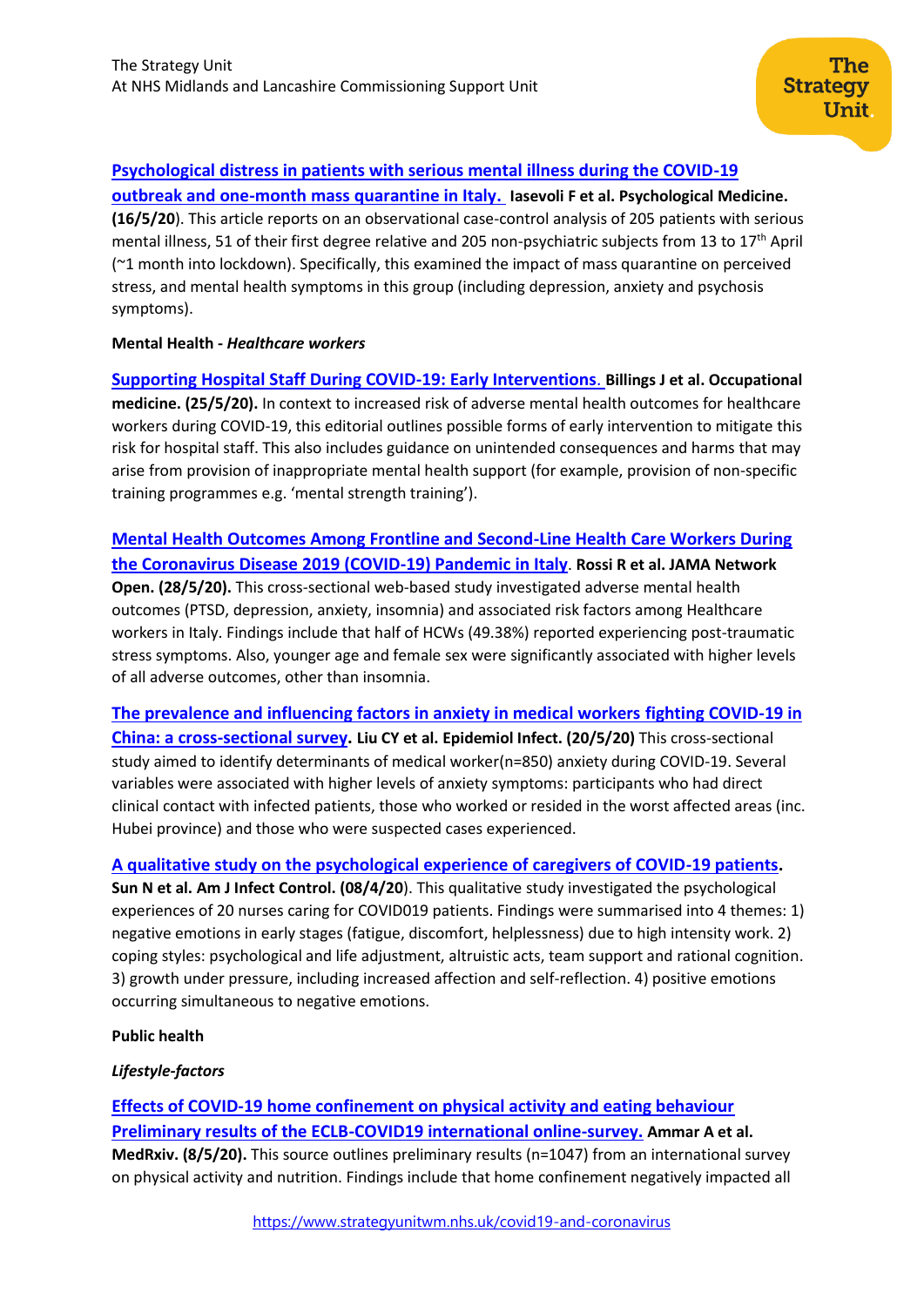levels of exercise intensity (vigorous, moderate, walking, overall); daily sitting time increased by 3 hours to 8 hours per day; eating patterns (type of food, binge eating, snacking between meals) were also negatively impacted.

# **[COVID-19 pandemic: Impact caused by school closure and national lockdown on pediatric](https://academic.oup.com/cid/advance-article/doi/10.1093/cid/ciaa710/5850910)  [visits and admissions for viral and non-viral infections, a time series analysis.](https://academic.oup.com/cid/advance-article/doi/10.1093/cid/ciaa710/5850910) Angoulvant F et al. Clinical Infectious Diseases. (3/6/20).** This manuscript reports findings from a time-series analysis of 871,543 paediatric emergency visits. Findings include that COVID-19 lockdown and school closures were associated with significant reductions in transmission of infectious disease (common cold, gastroenteritis, bronchiolitis, acute otitis) via airborne and faecal-oral vectors.

**[Changes in Gambling Behavior during the COVID-19 Pandemic](https://www.mdpi.com/1660-4601/17/11/4013)—A Web Survey Study in** 

**[Sweden.](https://www.mdpi.com/1660-4601/17/11/4013) Håkansson A. Int. J. Environ. Res. Public Health. (3/6/20).** This general population survey study examined changes in gambling behaviour in context to COVID-19. While a minority (4%) report increased gambling, sub-groups whose gambling increased in response to cancelled sports betting events had considerably higher rates of gambling problems and changes in alcohol consumption.

## *Vulnerable/at-risk groups*

**[Is social connectedness a risk factor for the spreading of COVID-19 among older adults?](https://www.ncbi.nlm.nih.gov/pmc/articles/PMC7241742/)  [The Italian paradox.](https://www.ncbi.nlm.nih.gov/pmc/articles/PMC7241742/) Liotta G et al. PLOS One. (21/5/20).** This research article analysed population data on several key variables (% of infected patients aged>80 years; nursing home bed availability; COVID-19 incidence rate; and epidemic maturity) to assess the hypothesis that extensive intergenerational contact is a determinant of pandemic severity. The authors report that the pandemic was more severe in regions with higher family fragmentation and higher availability of residential health care.

**[Impact of Home Quarantine on Physical Activity among Older Adults Living at Home](https://pubmed.ncbi.nlm.nih.gov/32356777/)  [During the COVID-19 Pandemic: Qualitative Interview Study](https://pubmed.ncbi.nlm.nih.gov/32356777/) Goethals L et al. JMIR Aging (7/5/20).** This qualitative survey study looked at how restriction measures may have impacted physical activity levels. This involved thematic analysis of interviews with professionals, and older adults participating in a physical activity programme. Findings highlight a need to help older adults to stay physically active, safely, in limited space; the authors report that national policy may be essential to this.

**[CQC publishes data on deaths of people with a learning disability](https://www.cqc.org.uk/news/stories/cqc-publishes-data-deaths-people-learning-disability)**. **Care Quality Commission. (2/6/20- updated 8/6/20).** This article highlights findings from an analysis of ONS deaths data, (inclusive of all deaths reported by registered providers of learning disability and/or autism care to CQC between April 10<sup>th</sup> and May 15<sup>th</sup>). Key findings include a 134% increase in the number of death notifications this year (2019 deaths=165; 2020 deaths=386). In 2020, 206 of these resulted from suspected/confirmed COVID-19, whereas 180 were non-COVID related.

## *Long term conditions*

**31 days of COVID-19—[cardiac events during restriction of public life](https://link.springer.com/article/10.1007/s00392-020-01681-2)—a comparative** 

**[study.](https://link.springer.com/article/10.1007/s00392-020-01681-2) Rattka M et al. Clinical Research in Cardiology. (03/6/20).** This comparative study examines the impact of COVID-19 and measures of social restriction upon levels of hospital admissions due to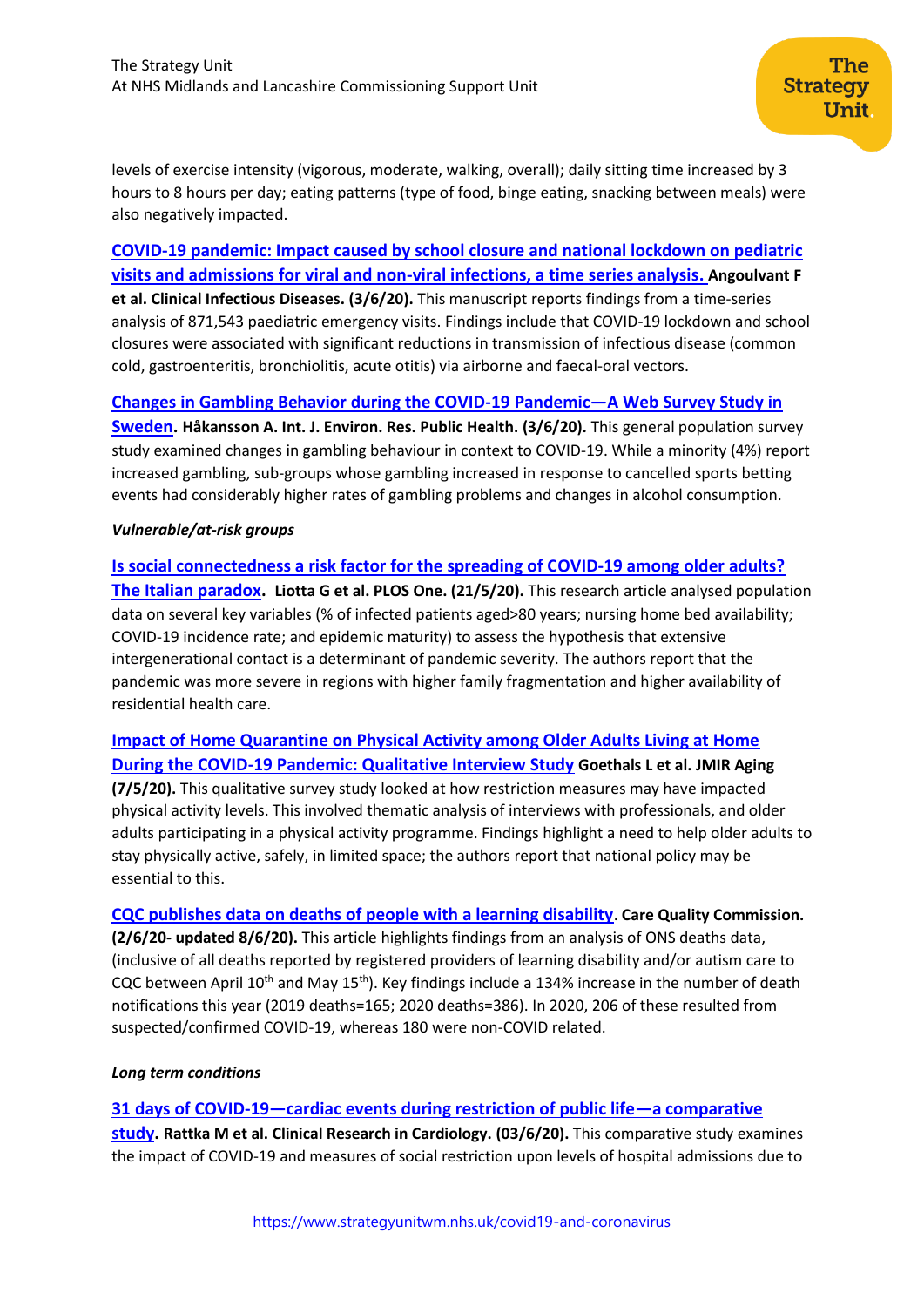acute cardiac events (March 21<sup>st</sup> to April 20<sup>th</sup> 2020). Cardiac event admissions reduced by 22% compared to previous years (n=94 compared to n=120).

**[The Unexpected Risks of COVID-19 on Asthma Control in Children](https://www.sciencedirect.com/science/article/pii/S2213219820305237?via%3Dihub)**. **Oreskovic NM et al The Journal of Allergy and Clinical Immunology: In Practice. (01/6/20)**. This paper reviews how asthma management is impacted by changes in transportation and travel, school attendance, physical activity, time spent indoors and changes to healthcare delivery arising from COVID-19.

**[Adverse effects of COVID-19 related lockdown on pain, physical activity and psychological](https://www.medrxiv.org/content/10.1101/2020.06.04.20122564v1)  [wellbeing in people with chronic pain](https://www.medrxiv.org/content/10.1101/2020.06.04.20122564v1) (preprint). Fallon N et al. MedRxiv. (05/6/20).** This preprint investigated the impact of UK lockdown restrictions upon individuals with chronic pain (n=431), compared to a health control group (n=88) via an online survey. It was found that those with chronic pain perceived an increase in pain severity compared to pre-lockdown; the authors conclude that remote pain management reduction and increasing physical activity may mitigate adverse effects.

## **Learning from previous pandemics and major incidents**

**A rapid review [of economic](https://www.unicef-irc.org/publications/1095-rapid-review-economic-policy-social-protection-responses-to-health-and-economic-crises.html) policy and social protection responses to health and economic crises [and their effects on children: Lessons for the COVID-19 pandemic response.](https://www.unicef-irc.org/publications/1095-rapid-review-economic-policy-social-protection-responses-to-health-and-economic-crises.html) Tirivayi N et al. UNICEF. (02/6/20).** This rapid review was undertaken to inform public policy regarding the COVID-19 pandemic through assessing past economic and social policy responses to health and economic crises, focusing on impacts on children and families in particular. Findings are summarised in the form of key lessons for the COVID-19 pandemic response, drawn from economic policy and social protection responses of previous crises.

## **Commentary**

## *Mental health*

**[Suicide risk and prevention during the COVID-19 pandemic](https://www.thelancet.com/journals/lanpsy/article/PIIS2215-0366(20)30171-1/fulltext)** Gunnell D et al, Lancet Psychiatry, June 2020

**[Global mental health and COVID-19](https://www.thelancet.com/journals/lanpsy/article/PIIS2215-0366(20)30235-2/fulltext)**. Kola L. The Lancet. (02/6/20) doi: 10.1016/S2215- 0366(20)30235-2

**[Three steps to flatten the mental health need curve amid the COVID‐19 pandemic](https://www.ncbi.nlm.nih.gov/pmc/articles/PMC7272919/).**  Marques L, Bartuska AD, Cohen JN et al. (05/20) Anxiety and Depression Association of America.

**[Burnout in the age of COVID-19.](https://pmj.bmj.com/content/96/1136/367.long)** Launer J. Postgraduate Medical Journal. 96(1136). Doi: 10.1136/postgradmedj-2020-137980

**[Psychological health during the coronavirus disease 2019 pandemic outbreak](https://journals.sagepub.com/doi/full/10.1177/0020764020925835)** Mukhtar S, International Journal of Social Psychiatry (21/5/20)

## *Public health*

**[Gambling during the COVID-19 crisis -](https://journals.lww.com/journaladdictionmedicine/Abstract/9000/Gambling_during_the_COVID_19_crisis___A_cause_for.99230.aspx) A cause for concern?** Håkansson A, Fernández-Aranda F, Menchón J et al. (03/5/20)

**[The rise and rise of interpersonal violence](http://www.euro.who.int/en/health-topics/disease-prevention/violence-and-injuries/news/news/2020/6/the-rise-and-rise-of-interpersonal-violence-an-unintended-impact-of-the-covid-19-response-on-families) – an unintended impact of the COVID-19 [response on families.](http://www.euro.who.int/en/health-topics/disease-prevention/violence-and-injuries/news/news/2020/6/the-rise-and-rise-of-interpersonal-violence-an-unintended-impact-of-the-covid-19-response-on-families)** WHO regional office for Europe. (03/6/20).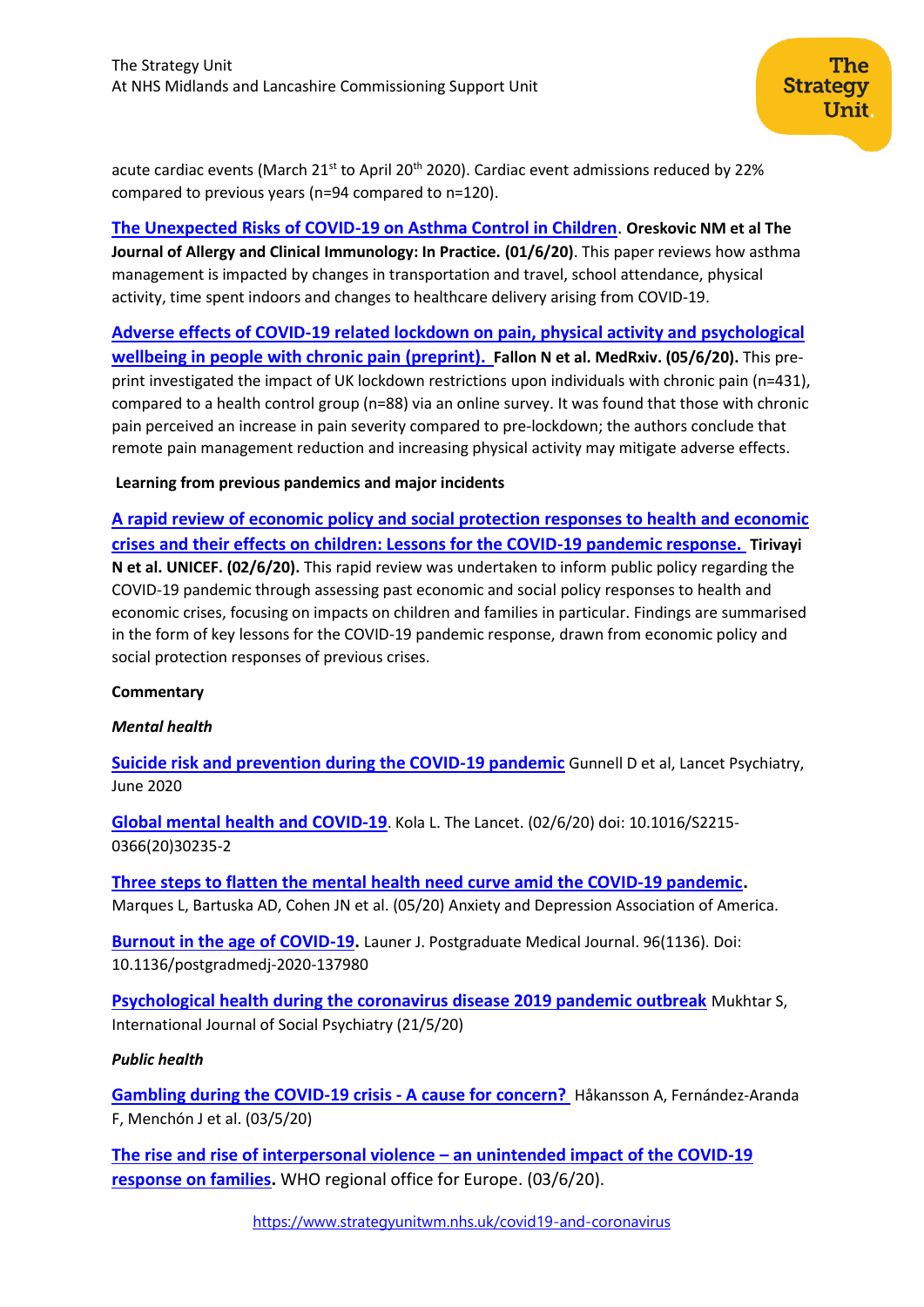## **[Home Is Not Always a Haven: The Domestic Violence Crisis Amid the COVID-19 Pandemic.](https://doi.apa.org/fulltext/2020-37317-001.html)**

Kofman Y, Garfin DR. (01/6/20)Psychological Trauma: Theory, Research, Practice, and Policy.

**[What impacts are emerging from Covid-19 for urban futures?](https://www.cebm.net/covid-19/what-impacts-are-emerging-from-covid-19-for-urban-futures/)** Dixon T. Oxford CEBM (08/6/20)

**COVID-19 and the 'old-fashioned' idea of [neighbourhoods.](https://www.cebm.net/covid-19/covid-19-and-the-old-fashioned-idea-of-neighbourhoods/)** Canelas P, Baptista I. Oxford CEBM. (08/6/20)

## **Useful resources**

## **[Mitigating the psychological effects of social isolation during the covid-19 pandemic.](https://www.bmj.com/content/369/bmj.m1904.long) Razai**

**MS, Oakenshott P, Kankam H et al. BMJ (21/5/20).** This clinical 'practice pointer' article provides tips, tools and recommendations for mitigating the adverse psychological impacts of social isolation and loneliness in primary care and community settings. This includes validated screening tools for loneliness and depression, WHO guidance for those in isolation, guidance and other useful resources on using social prescribing and remote consultations to mitigate psychological harm.

**Reviews available** vi[a http://cash.libraryservices.nhs.uk/subject-a-z/m/mental-health-services/](http://cash.libraryservices.nhs.uk/subject-a-z/m/mental-health-services/) (under resources and links)

- [Covid-19 mental health and inequality](http://cash.libraryservices.nhs.uk/easysiteweb/getresource.axd?assetid=71552&type=0&servicetype=1)
- [Covid-19: Evidence based approaches to recovery from mental health disorders](http://cash.libraryservices.nhs.uk/easysiteweb/getresource.axd?assetid=71554&type=0&servicetype=1)
- [Covid-19: Interventions that will mitigate the impact of COVID-19 on mental health](http://cash.libraryservices.nhs.uk/easysiteweb/getresource.axd?assetid=71230&type=0&servicetype=1)
- [Covid-19: Mechanisms for monitoring local populations mental health needs v2](http://cash.libraryservices.nhs.uk/easysiteweb/getresource.axd?assetid=71553&type=0&servicetype=1)
- [Covid-19: Understanding changes in mental health and emotional wellbeing due to covid19](http://cash.libraryservices.nhs.uk/easysiteweb/getresource.axd?assetid=71229&type=0&servicetype=1)  [v3.1](http://cash.libraryservices.nhs.uk/easysiteweb/getresource.axd?assetid=71229&type=0&servicetype=1)

## **Impact on non-Covid care**

The evidence base continues to emerge since our initial rapid scan on 29 May. Evidence spans the extent of the impact of covid on non-covid services e.g. number of operations cancelled, the challenges to the management of non-covid patients / services during this time, and solutions for delivering non-covid care during the pandemic. Key updates include:

- New themes emerging in primary care include the use of social prescribing to help reduce additional GP workload and support vulnerable patients during this time. Extended members of the primary care team such as social prescribers and pharmacists may need to consider virtual models of care.
- International research shows that telemedicine and triaging are the mitigation strategies most often used to overcome disruptions to care for people with long-term conditions. Rehabilitation has been shown to be the most commonly disrupted service which will potentially lead to consequences in the future.
- The emerging evidence continues to report on telehealth solutions for outpatient care to minimise reduction to services. Examples span urology, orthopaedics, dermatology, neurology, ophthalmology, and palliative care and hospice services.
- Various surveys have been conducted to explore the impact on orthopaedic surgery; substantial disruptions to orthopaedic have been reported in numerous countries.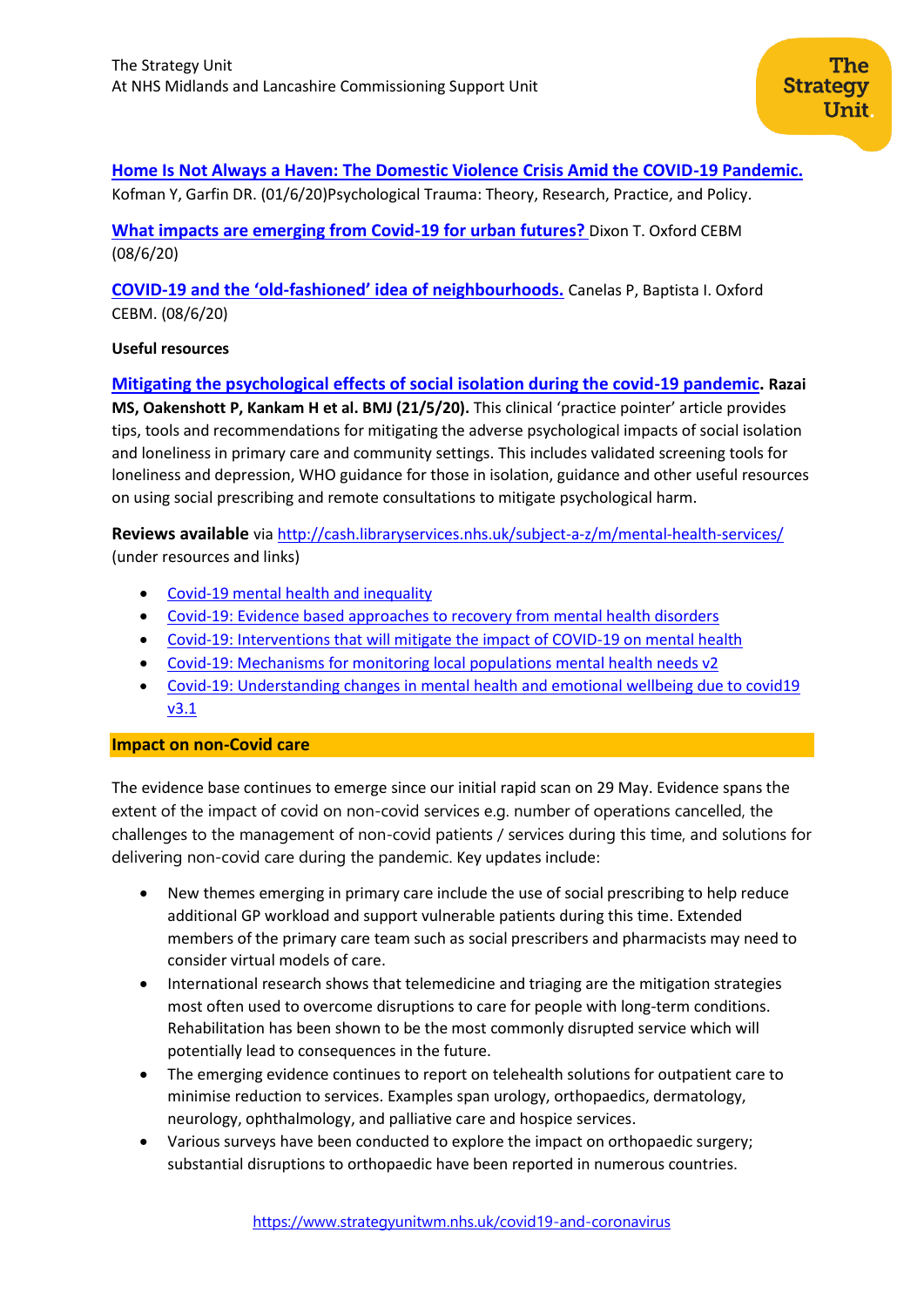Decreases in renal transplantation in the UK has also been reported as a concern with more active patients now on the kidney-alone waiting list. This will result in additional patients on dialysis who would otherwise have been transplanted.

• A UK study reports delays in cancer surgery are likely to cause a significant number of attributable deaths per year in England.

#### **Commentary from the collaborative**

**[Here to stay? How the NHS will have to learn to live with coronavirus](https://www.nuffieldtrust.org.uk/resource/here-to-stay-how-the-nhs-will-have-to-learn-to-live-with-coronavirus)**. Edwards, N, Nuffield Trust (2/6/20)

**[What has been the impact of Covid-19 on urgent and emergency care across England? A Q&A](https://www.nuffieldtrust.org.uk/news-item/what-has-been-the-impact-of-covid-19-on-urgent-and-emergency-care-across-england)** Morris J (29/5/20)

**[Three key quality considerations for remote consultations](https://www.health.org.uk/news-and-comment/blogs/three-key-quality-considerations-for-remote-consultations)** Horton T and Jones B (4/6/20)

#### **Guidance**

**[Maintaining essential health services: operational guidance for the COVID-19 context](https://www.who.int/publications/i/item/10665-332240)** WHO (updated 1/6/20)

**[COVID-19 restoration of community health services for children and young people: second phase](https://nice.us8.list-manage.com/track/click?u=7864f766b10b8edd18f19aa56&id=6df7350032&e=a112e65c8a)  [of NHS response](https://nice.us8.list-manage.com/track/click?u=7864f766b10b8edd18f19aa56&id=6df7350032&e=a112e65c8a)** NHS England (3/6/20)

#### **Rapid Reviews**

#### *Primary care*

**[Social prescribing could empower patients to address non-medical problems in their lives](https://evidence.nihr.ac.uk/alert/social-prescribing-could-empower-patients-to-address-non-medical-problems-in-their-lives/)** NIHR School for Primary Care Research (19/5/20). Many GP practices are exploring social prescribing, which is a way of linking patients to sources of support in the local community. Social prescribing addresses non-medical needs such as loneliness and financial difficulties. The COVID-19 crisis is likely to lead to more patients reporting financial challenges, mental health problems and isolation. Good connections between primary care staff and link workers may be particularly necessary to help reduce additional GP workload and support vulnerable patients during this time. Research is needed into virtual social prescribing services and the circumstances in which they work best.

**[Barriers to conducting deprescribing in the elderly population amid the COVID-19 pandemic](https://www.sciencedirect.com/science/article/pii/S1551741120306021?via%3Dihub)**

Elbeddini A et al, Research in Social and Administrative Pharmacy (29/5/20). There were several barriers to conducting deprescribing prior to COVID-19,but the pandemic has led to additional challenges that further impede the momentum of deprescribing initiatives. Challenges of conducting deprescribing virtually in the elderly population include, but are not limited, to their inability to use technology, lack of literacy, lack of assistance from others, greater propensity for withdrawal effects, and in-creased risk of severe consequences, if hospitalized. Virtual care is the future of healthcare and in order to retain the benefits of deprescribing, additional initiatives should be in place to address the challenges that elderly patients may experience in accessing deprescribing virtually.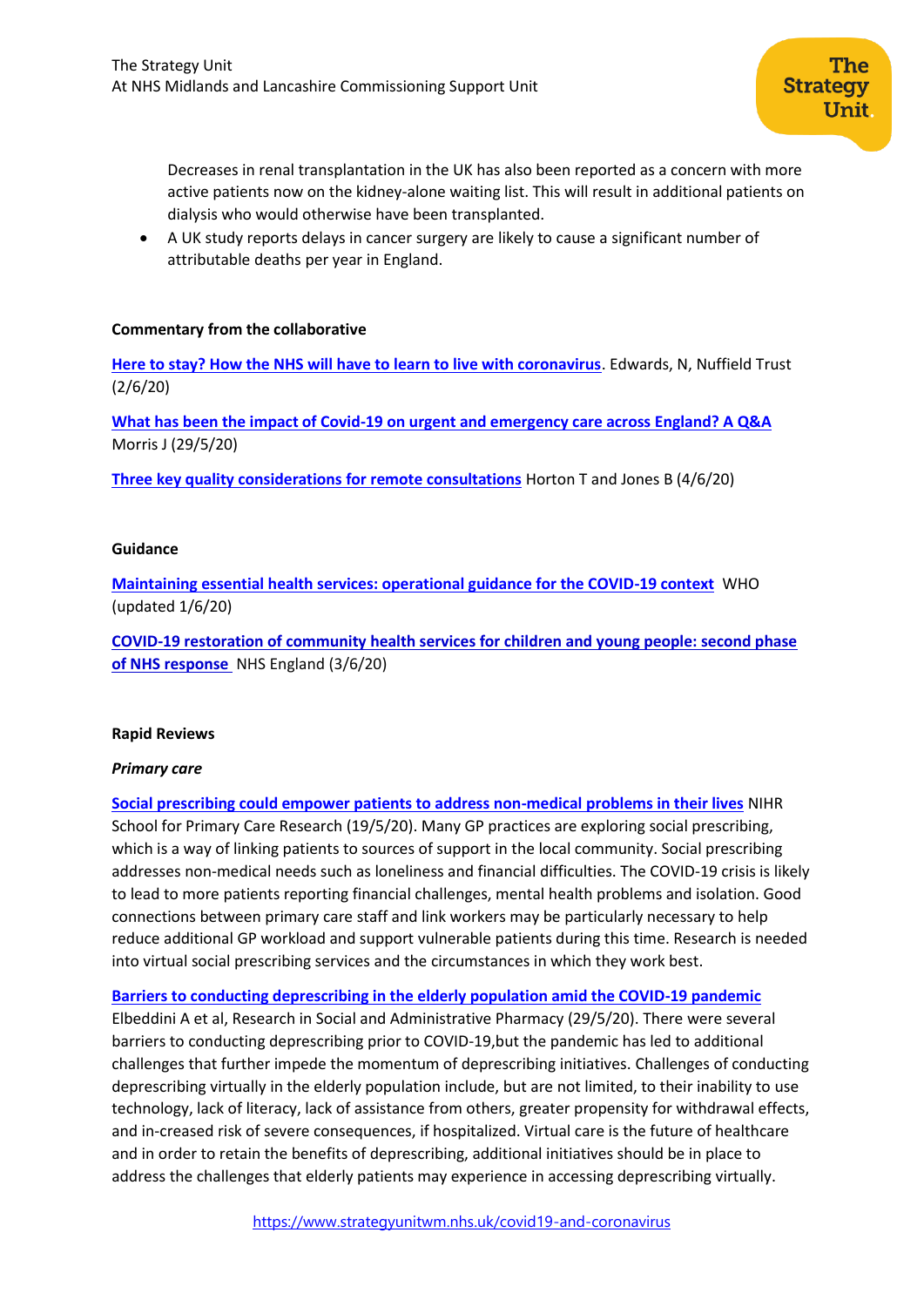#### *Long Term Conditions Management*

**[Challenges in the management of older patients with acute coronary syndromes in the COVID-19](https://heart.bmj.com/content/early/2020/05/21/heartjnl-2020-317011)  [pandemic](https://heart.bmj.com/content/early/2020/05/21/heartjnl-2020-317011)** Rowland B and Kunadian V BMJ Heart (22/5/20). Older patients with comorbidities such as cardiovascular disease (CVD), in particular IHD, diabetes and hypertension, seem to be at the highest risk of mortality following COVID-19 infection. The evidence is sparse on the optimal care of older patients with ACS with lack of robust randomised controlled trials. In this setting, with the serious threat imposed by the COVID-19 pandemic in the context of rapidly evolving knowledge with much unknown, it is important to weigh the risks and benefits of treatment strategies offered to older patients. In cases where risks outweigh the benefits, it might not be an unreasonable option to treat such patients with a conservative or a palliative approach.

#### *Elective care*

## **[International guidelines and recommendations for surgery during Covid-19 pandemic: A](https://www.sciencedirect.com/science/article/pii/S1743919120304441?via%3Dihub)**

**[Systematic Review](https://www.sciencedirect.com/science/article/pii/S1743919120304441?via%3Dihub)** Moletta L et al, International Journal of Surgery (23/5/20). There is a lack of evidence-based literature providing clinical and organizational guidelines for the management of a general surgery department during the COVID-19 epidemic. This review aimed to review the available recommendations published by general Surgery Societies and Health Institutions and evaluate the underlying Literature. Prioritization among oncologic cases represents a difficult task: clinicians have to balance a possible delay in cancer diagnosis or treatment against the risk for a potential COVID-19 exposure.

#### **Cancer Services**

**[Interventional oncology at the time of COVID-19 pandemic: Problems and solutions](https://pubmed.ncbi.nlm.nih.gov/32360351/)** Denys A et al, Diagn Interv Imaging (23/4/20). This review discuss the changes that need to be done for the organization, safety, and patient management in interventional oncology. Official recommendations of different international societies, as well as reflections on local solutions found in different expert large-volume centers have been used to inform discussion.

#### *End of Life Services*

**[The Role and Response of Palliative Care and Hospice Services in Epidemics and Pandemics: A](https://www.jpsmjournal.com/article/S0885-3924(20)30182-2/pdf)  [Rapid Review to Inform Practice During the COVID-19 Pandemic.](https://www.jpsmjournal.com/article/S0885-3924(20)30182-2/pdf)** Etikind S et al. Global Health (27/3/20). Cases of coronavirus disease 2019 (COVID-19) are escalating rapidly across the globe, with the mortality risk being especially high among those with existing illness and multimorbidity. This study aimed to synthesize evidence for the role and response of palliative care and hospice teams to viral epidemics/pandemics and inform the COVID-19 pandemic response. The review concludes that hospice and palliative services have an essential role in the response to COVID-19 by responding rapidly and flexibly; ensuring protocols for symptom management are available, and training nonspecialists in their use; being involved in triage; considering shifting resources into the community; considering redeploying volunteers to provide psychosocial and bereavement care; facilitating camaraderie among staff and adopting measures to deal with stress; using technology to communicate with patients and carers; and adopting standardized data collection systems to inform operational changes and improve care.

**[Can video consultations replace face-to-face interviews? Palliative medicine and the Covid-19](https://spcare.bmj.com/content/early/2020/05/26/bmjspcare-2020-002326)  [pandemic: rapid review](https://spcare.bmj.com/content/early/2020/05/26/bmjspcare-2020-002326)** Sutherland AE et al, BMJ Supportive & Palliative Care (26/5/20). The rapid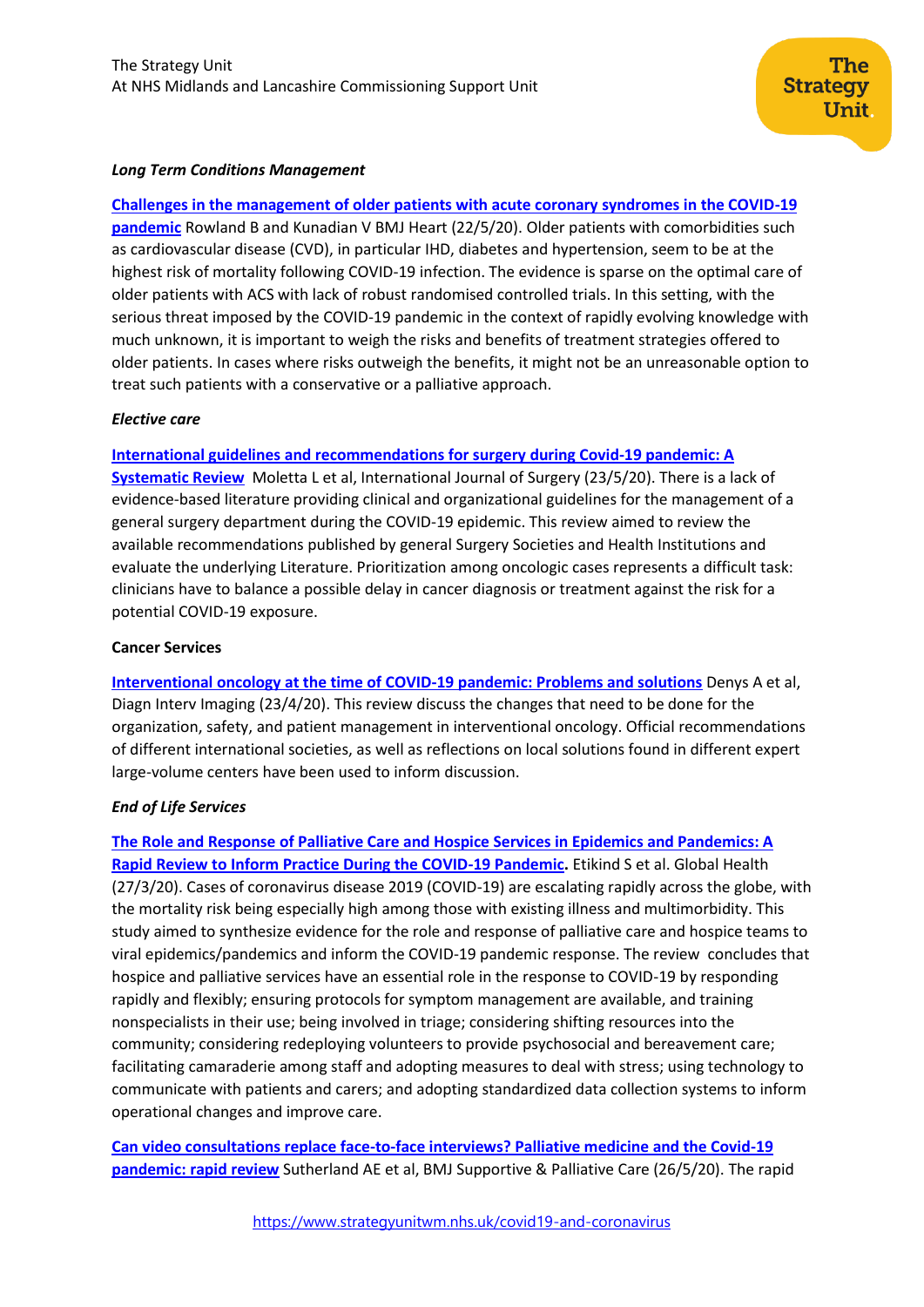literature review aims to identify the highest currently available level of evidence to inform using video consultations in palliative care. The review found that the global evidence appears to support video consultations as an effective, accessible, acceptable and cost-effective method of service delivery. Organisations must ensure software is simple, effective, reliable and safe, with the highest level of security for confidentiality.

#### **Emerging evidence**

#### *Long Term Conditions Management*

**[Understanding Society Working Paper Series 2020-11: Briefing note COVID-19 survey: Health and](https://www.iser.essex.ac.uk/research/publications/working-papers/understanding-society/2020-11)  [Caring](https://www.iser.essex.ac.uk/research/publications/working-papers/understanding-society/2020-11)** Benzeval M et al, Institute for Social and Economic Research (9/6/20). The Understanding Society COVID-19 study is a monthly survey on the experiences and reactions of the UK population to the COVID-19 pandemic. This report contains findings from the Wave 1 survey, that covered a broad topic on the 'use of health services for long-term health conditions'.

**[Preliminary results: Rapid assessment of service delivery for noncommunicable disease \(NCDs\)](https://www.who.int/who-documents-detail/rapid-assessment-of-service-delivery-for-ncds-during-the-covid-19-pandemic)  [during the COVID-19 pandemic](https://www.who.int/who-documents-detail/rapid-assessment-of-service-delivery-for-ncds-during-the-covid-19-pandemic)** WHO NCD Department (29/5/20). WHO conducted a rapid assessment survey of service delivery for NCDs during the COVID-19 pandemic among 194 Ministries of Health. Responses were received from 155 Ministries (80%). The more severe the transmission phase of the COVID-19 pandemic, the more NCD services are disrupted. The top reasons for service disruption include: cancellation of elective care; closure of population-level screening programmes; public transport lockdowns hindering access to the health facilities; NCD related clinical staff deployed to provide COVID-19 relief; and closure of outpatient disease specific consultation clinics. Telemedicine and triaging are the mitigation strategies most often used to overcome disruptions. Rehabilitation is the most commonly disrupted service which will potentially lead to compromised health outcomes, future increased need including longer inpatient stays, and preventable hospital admissions due to complications.

**[The Australian response to the COVID-19 pandemic and diabetes -](https://www.diabetesresearchclinicalpractice.com/article/S0168-8227(20)30496-4/pdf) lessons learned** Andrikopoulos S and Johnson G, Diabetes Research and Clinical Practice (27/5/20). Responses to Covid have led to a significant drop in access to usual diabetes care. This article reflects on the changes that occurred in Australia. Provision of outpatient and private sector diabetes services via telehealth was encouraged and supported by expanded and new government subsidies.

## *Outpatient Care*

**[Rapid implementation of virtual clinics due to COVID-19: report and early evaluation of a quality](https://bmjopenquality.bmj.com/content/9/2/e000985)  [improvement initiative](https://bmjopenquality.bmj.com/content/9/2/e000985)** Gilbert AW et al, BMJ Open Quality (13/5/20). In response to the COVID-19 crisis, the Royal National Orthopaedic Hospital (RNOH) set out to increase virtual consultations from an average 7% to a target of 80% virtual consultations. 87% of consultations were delivered virtually during the first 6 weeks. Satisfaction scores were high for virtual consultations (90/100 for patients and 78/100 for clinicians); however, outside of the COVID-19 pandemic, video consultations would be preferred less than 50% of the time. Further initiatives are required to support clinically appropriate and acceptable virtual consultations beyond COVID-19.

**[Departmental Experience and Lessons Learned With Accelerated Introduction of Telemedicine](https://www.ncbi.nlm.nih.gov/pmc/articles/PMC7195846/)  [During the COVID-19 Crisis](https://www.ncbi.nlm.nih.gov/pmc/articles/PMC7195846/)** Loeb AE, Rao SS et al, J Am Acad Orthop Surg (14/4/20). Experience from the US on the accelerated use of telemedicine during the COVID-19 crisis provides useful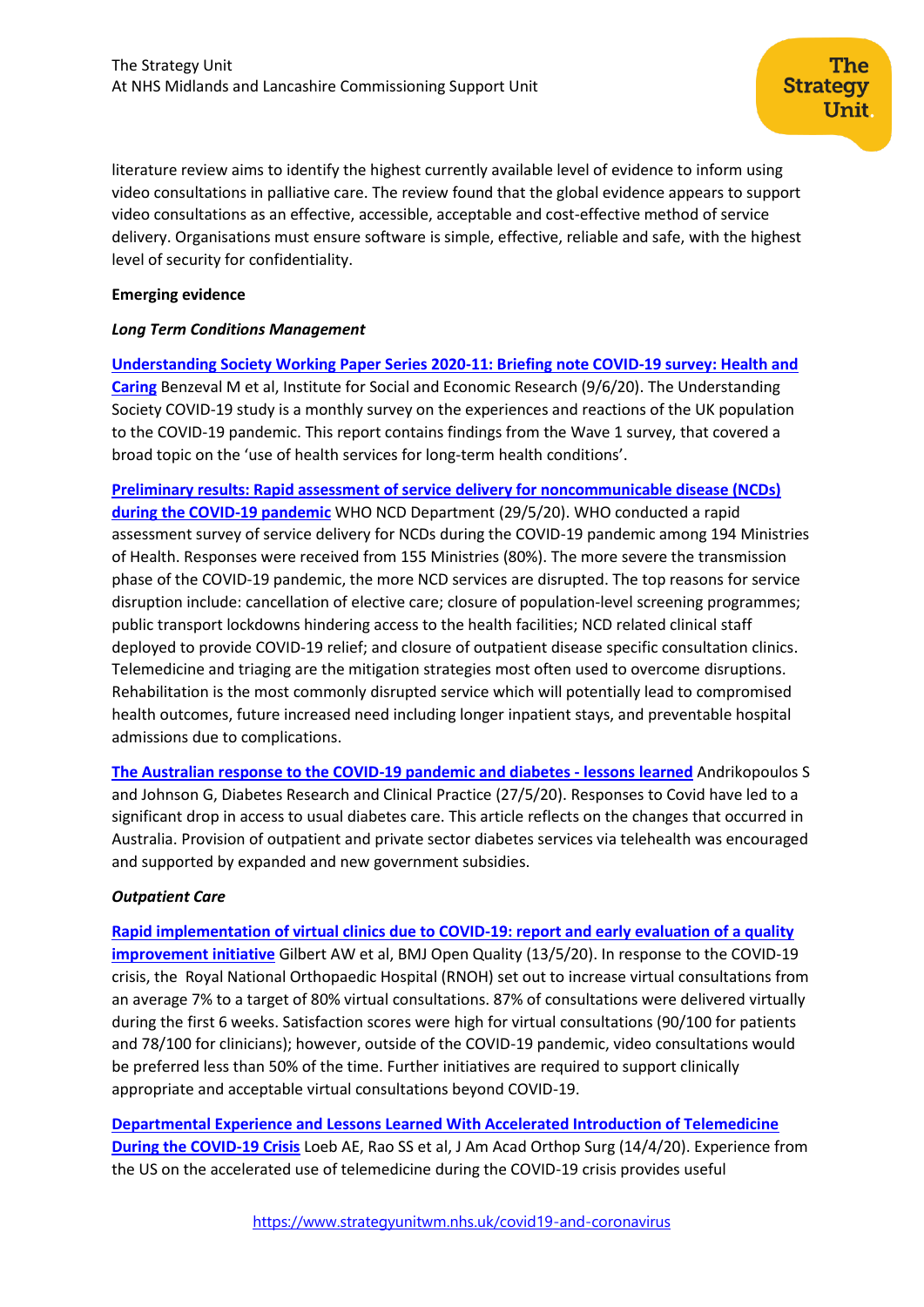implementation lessons. Implementation requires attention to patient triage, technological resources, credentialing, education of providers and patients, scheduling, and regulatory considerations.

**[Tele-consultations and electronic medical records driven remote patient care: Responding to the](https://pubmed.ncbi.nlm.nih.gov/32461415/)  [COVID-19 lockdown in India](https://pubmed.ncbi.nlm.nih.gov/32461415/)** Das AV et al, Indian J Ophthalmol (25/5/20). the paper describes the experience of tele-consultations addressed at the centre of excellence of a multi-tier ophthalmology hospital network in India during the ongoing novel coronavirus (COVID-19) lockdown.7,008 teleconsultations presenting between March 23rd and April 19th 2020. 2,805 (40.02%) of these had a clinical-related query answered. Analysis of this data found that the most common advice given to the patient was related to management of medications (54.15%) followed by appointment related (17.79%). Emergency requests requiring further evaluation by an ophthalmologist accounted for a small percentage (16.36%) of patients.

**[Telehealth Utilization in Response to the Novel Coronavirus \(COVID-19\) Pandemic in Orthopaedic](https://www.ncbi.nlm.nih.gov/pmc/articles/PMC7197336/)  [Surgery](https://www.ncbi.nlm.nih.gov/pmc/articles/PMC7197336/)** Parisien RL et al, J Am Acad Orthop Surg (7/4/20). The purpose of this investigation is to assess the current utilization of telehealth capabilities at academic orthopaedic departments in the United States and to determine how practice patterns have been directly influenced by the coronavirus disease 19 (COVID-19) pandemic. Of the 106 institutions using telehealth services, 88 (83%) cited the COVID-19 pandemic as the impetus for implementation of telehealth services.

**[Teleurology in the Time of Covid-19 Pandemic: Here to Stay?](https://pubmed.ncbi.nlm.nih.gov/32298686/)** Luciani LG et al, Urology (13/4/20). The aim of this study was to assess the implementation and outcomes of telemedicine in a Department of Urology in Northern Italy during the outbreak of the Covid-19 pandemic. All the outpatient clinical activities during the 4 weeks following the national lockdown (March 9-April 3, 2020) in the Department of Urology of the Trento Province, Italy, were reviewed and categorized. Forty-five percent visits were canceled without rescheduling. Although a minimum portion of faceto-face visit (<10% 1 month after the lockdown) was preserved mostly for suspected malignancy or potentially life-threatening conditions, telemedicine proved a pragmatic approach allowing efficient screening of cases and adequate protection for patients and clinicians.

**[A reflection on an adapted approach from face‐to‐face to telephone consultations in our Urology](https://bjui-journals.onlinelibrary.wiley.com/doi/abs/10.1111/bju.15119)  [outpatient department during the COVID‐19 pandemic –](https://bjui-journals.onlinelibrary.wiley.com/doi/abs/10.1111/bju.15119) a pathway for change to future practice?** Patel S and Douglas-Moore J, BJUI (29/5/20). This article reflects on the changes in the Urology department at University Hospitals of Leicester in response to the Covid-19 pandemic. From March 2020 outpatient appointments where changed from face‐to‐face to telephone led consultations. An early review of this service was performed to ensure its sustainability during the unknown duration of the current crisis and to establish its potential utility when normal services resume in the future. Results show patient satisfaction of 93% with 83% happy to have telephone follow‐up in the future and a clinician satisfaction of 82% in adequacy of the telephone consultation in making a clinical decision.

**[A targeted response to the COVID‐19 pandemic: analysing effectiveness of remote consultations](https://onlinelibrary.wiley.com/doi/epdf/10.1111/ced.14289)  [for triage and management of routine dermatology referrals](https://onlinelibrary.wiley.com/doi/epdf/10.1111/ced.14289)** Corden E et al, CED (16/5/20). This study used data from the UK national electronic booking system (ESR) to identify routinely referred patients to dermatology services whose appointments were cancelled, between the dates of 23rd March to 30th April 2020. 816 patients were identified. This patient worklist was divided between 15 clinicians (consultants, associate specialists and registrars) working in the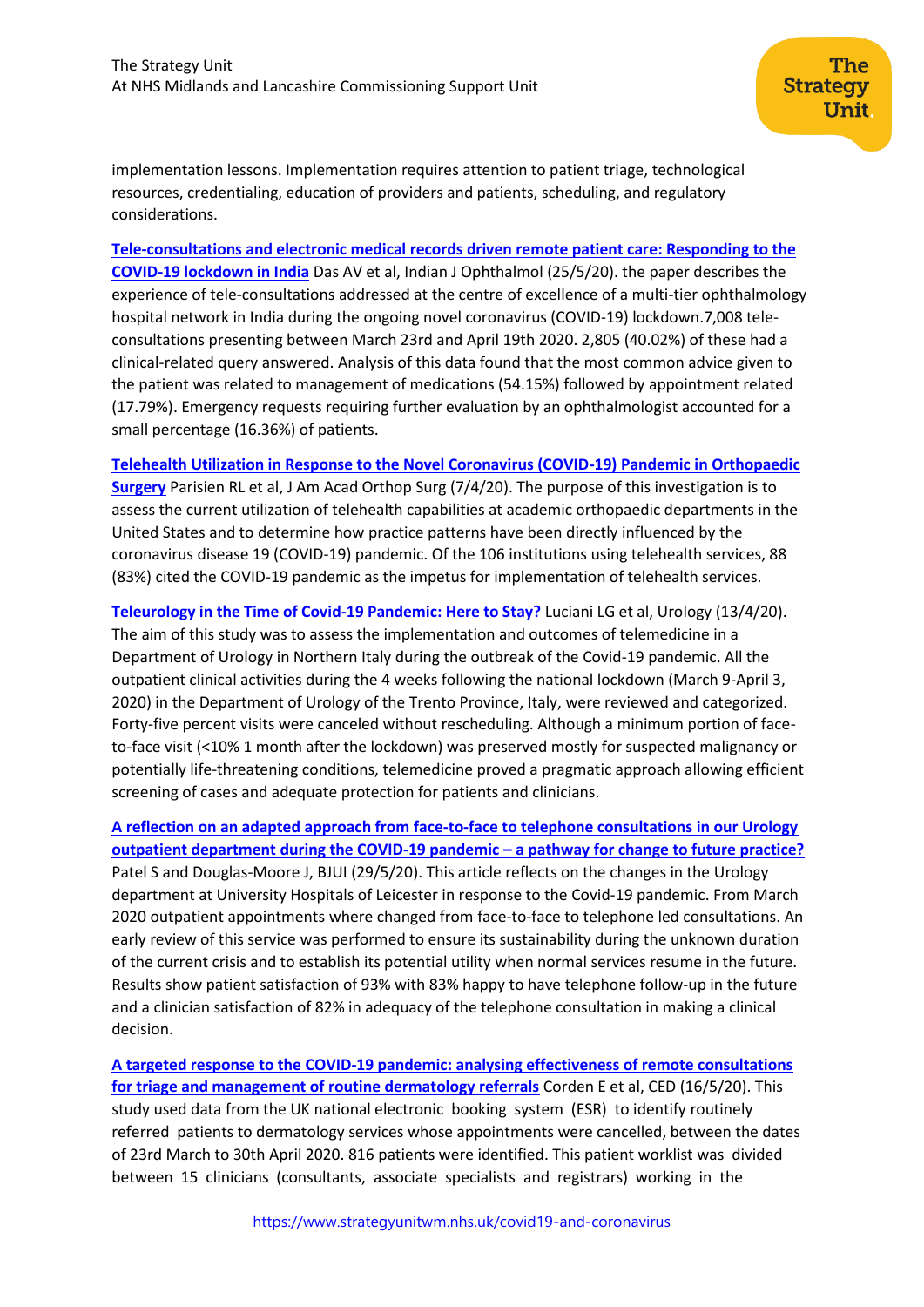department, including those shielding/working from home. Referral letters were reviewed and patients were contacted via telephone or video calling (Attend Anywhere). The overall feedback from clinicians was positive as it was felt a large proportion of referrals were pragmatically, safely and effectively managed through remote consulting.

**[UK neurology response to the COVID-19 crisis](https://www.rcpjournals.org/content/clinmedicine/early/2020/04/30/clinmed.2020-0159.full.pdf)** Association of British Neurologists, Clinical Medicine (3/5/20). COVID-19 has led to seismic changes in neurological practice in a matter of weeks. The Association of British Neurologists has supported neurology specialists and patients during this rapid reorganisation and its attendant challenges. This article sets out the work done so far, recognising that as the situation continues to evolve and accelerate, we must remain in response mode, adjusting advice when necessary. At the same time, an eye to the future is needed to maintain critical non-COVID services and build on the accelerated innovation seen in recent weeks.

#### *Elective Care*

**[Impact of COVID-19 on Orthopaedic and Trauma Service: An Epidemiological Study](https://journals.lww.com/jbjsjournal/Abstract/9000/Impact_of_COVID_19_on_Orthopaedic_and_Trauma.99708.aspx)** Wong H et al, The Journal of Bone and Joint Surgery (21/5/20). COVID-19 has caused substantial disruptions to orthopaedic and trauma services. The purpose of this study was to quantify its impact on surgical volume, hospitalizations, clinic appointments, and accident and emergency attendances in Hong Kong hospitals. Demand for orthopaedic care remains, despite weekly reductions of 351 orthopaedic operations, 974 hospital admissions, and 3,432 clinic attendances.

**[Disruptive Effect of COVID-19 on Orthopaedic Daily Practice: A Cross-Sectional Survey](https://journals.lww.com/jbjsjournal/Citation/9000/Disruptive_Effect_of_COVID_19_on_Orthopaedic_Daily.99712.aspx)** Ranuccio F et al, The Journal of Bone and Joint Surgery (19/5/20). The paper reports on a multicenter European survey that was aimed at evaluating the impact of COVID-19 on orthopaedic daily practice. One hundred and two (75%) of 136 orthopaedic surgeons throughout Europe completed the survey and were included in the analysis. The COVID-19 pandemic was present in all of the countries that took part in this survey. As in other studies, almost all of the surgeons who took part in the survey stated that their routine work had been strongly affected by the COVID-19 pandemic. More than 90% of the hospitals had scaled down or stopped outpatient clinic activity. Only 2 hospitals (1 public and 1 private) continued to perform elective surgery. One hundred (98%) of 102 participants stopped or scaled down surgical activity, performing only trauma and emergency procedures. More than 70% of the institutions (75 of 102) reduced their surgical team. Six participants reported that even urgent procedures were not being performed at their institution: with 1 participant, urgent cases were being performed at a dedicated hospital; with the other 5 participants, cases were not performed because patients refused surgery during the pandemic or because of the lack of available anesthesiologists.

**[Disruption of joint arthroplasty services in Europe during the COVID-19 pandemic: an online](https://pubmed.ncbi.nlm.nih.gov/32361927/)  [survey within the European Hip Society \(EHS\) and the European Knee Associates \(EKA\)](https://pubmed.ncbi.nlm.nih.gov/32361927/)** Thaler M et al, Knee Surg Sports Traumatol Arthrosc (2/5/20). The aim of this study was to evaluate the impact of the coronavirus (COVID-19) pandemic on joint arthroplasty service in Europe by conducting an online survey of arthroplasty surgeons. The survey was conducted in the European Hip Society (EHS) and the European Knee Associates (EKA). Two-hundred and seventy-two surgeons (217 EHS, 55 EKA) from 40 different countries participated. The results found that during the current 2020 COVID-19 pandemic, we are experiencing a near-total shutdown of TJA. A massive cutback was observed for primary TJA and revision TJA, even in massively failed TJA with collapse, dislocation, component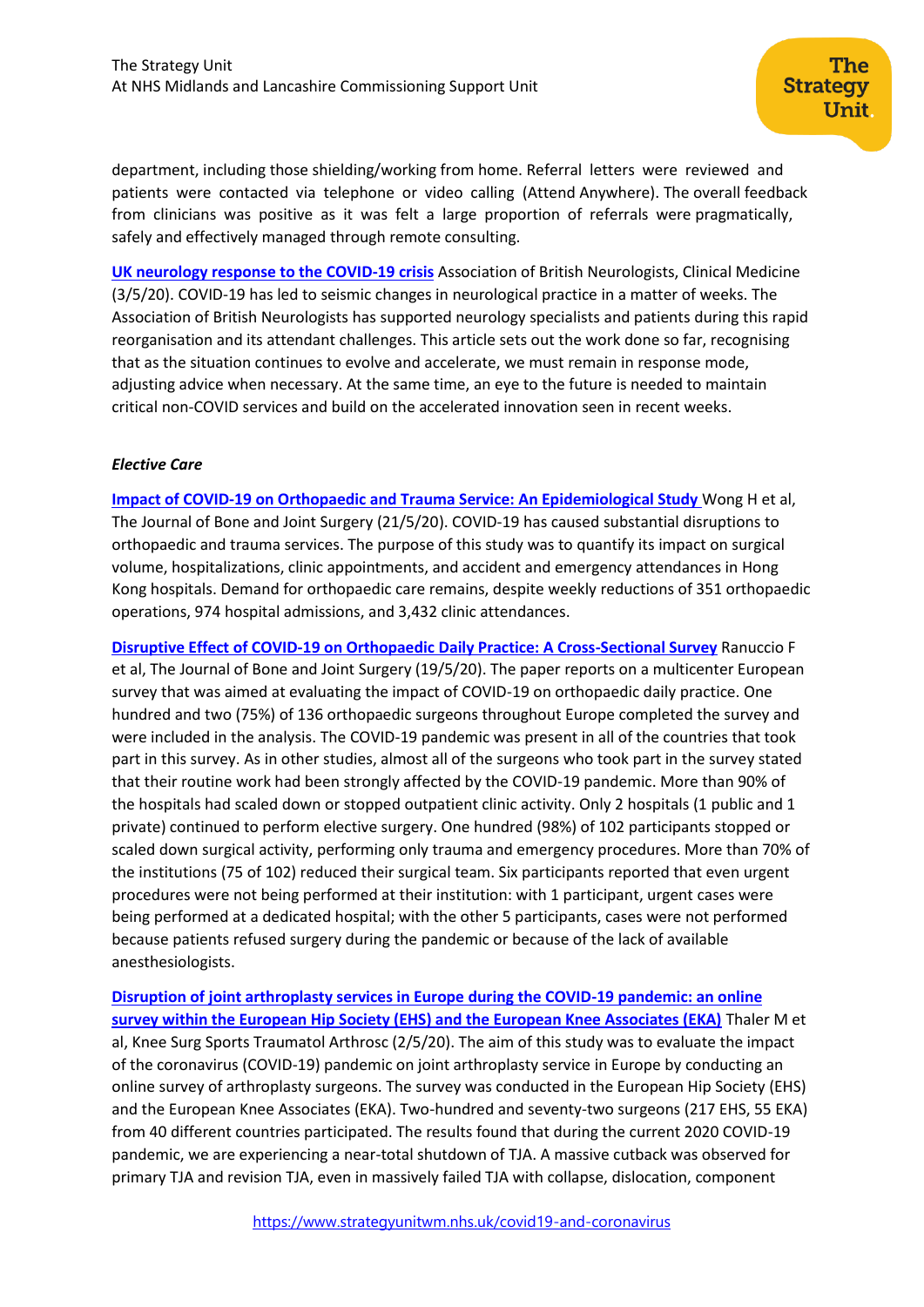failure or imminent dislocation. Only life-threatening pathologies like periprosthetic fractures and acute septic TJA are currently undergoing surgical treatment.

**[Massive cutback in orthopaedic healthcare services due to the COVID-19 pandemic](https://www.ncbi.nlm.nih.gov/pmc/articles/PMC7192059/)** Liebensteiner MC et al, Knee Surg Sports Traumatol Arthrosc (30/4/20). The aim of the study to investigate current possible cutbacks in orthopaedic healthcare in Austria, Germany, and Switzerland due to the COVID-19 pandemic. An online survey was performed of orthopaedic surgeons in the German-speaking Arthroscopy Society. Of 4234 contacted orthopaedic surgeons, 1399 responded. A drastic reduction in arthroscopic procedures like rotator cuff repair and cruciate ligament reconstruction and an almost total shutdown of elective total joint arthroplasty were reported.

**[Impact of the COVID-19 pandemic on surgical services: early experiences at a nominated COVID-19](https://www.ncbi.nlm.nih.gov/pmc/articles/PMC7262155/pdf/ANS-90-663.pdf)  [centre](https://www.ncbi.nlm.nih.gov/pmc/articles/PMC7262155/pdf/ANS-90-663.pdf)** McBride KE et al, ANZ J Surg (15/4/20). During the initial response in New South Wales,all patients with confirmed COVID-19 requiring hospitalization were managed at a nominated COVID-19 centre (Westmead Hospital). As the pandemic evolved and the confirmed cases increased, a second COVID-19 centre was established at Royal Prince Alfred (RPA) Hospital on 4 March 2020.As the third week of the response period at RPA comes to an end,this article aims to share the initial experience as a dedicated COVID-19 centre by describing the issues faced in providing acute and elective surgical care, the broad impacts on staff and the early strategies adopted to address these challenges.

**[The impact of the COVID-19 pandemic on renal transplantation in the UK](https://www.rcpjournals.org/content/clinmedicine/early/2020/05/25/clinmed.2020-0183)** Sharma V et al, Royal College of Physicians (25/5/20). Publicly available Renal Registry and NHS Blood and Transplant reports were analysed to model the number of missed transplant opportunities, waiting list size and change in dialysis population over a six-month period starting 5 March 2020. An estimated 1,670 kidney transplant opportunities may be lost, which will lead to 6,317 active patients on the kidneyalone waiting list, compared to 4,649 based on usual activity estimates. This will result in 1,324 additional patients on dialysis who would otherwise have been transplanted.

## *Emergency Care*

## **[Emergency ambulance services for heart attack and stroke during UK's COVID-19 lockdown](https://pubmed.ncbi.nlm.nih.gov/32416787/)**

Holmes JL et al, Lancet (23/5/20). Anecdotal reports have suggested that heart attacks and strokes have "vanished from hospitals". Daily ambulance callouts for heart attacks and strokes are routinely recorded by ambulance crews for the West Midlands Ambulance Service University NHS Foundation Trust. Analysis of data collected between Jan 10, 2018, and April 19, 2020 found there was little evidence for such a break in either the STEMI or stroke.

**[The impact of COVID‐19 on heart failure hospitalization and management: report from a Heart](https://onlinelibrary.wiley.com/doi/abs/10.1002/ejhf.1925)  [Failure Unit in London during the peak of the pandemic](https://onlinelibrary.wiley.com/doi/abs/10.1002/ejhf.1925)** Bromage DI et al, European Journal of Heart Failure (1/6/20). This study aims to examine the impact of COVID‐19 on acute heart failure (AHF) hospitalization rates, clinical characteristics and management of patients admitted to a tertiary Heart Failure Unit in London during the peak of the pandemic.Data from King's College Hospital, London, reported to the National Heart Failure Audit for England and Wales, between 2nd March – 19th April 2020 were compared both to a pre‐COVID cohort and the corresponding time periods in 2017‐2019 with respect to absolute hospitalization rates. Incident AHF hospitalization significantly declined at the centre during the COVID‐19 pandemic, but hospitalized patients had more severe symptoms at admission. Further studies are needed to investigate whether the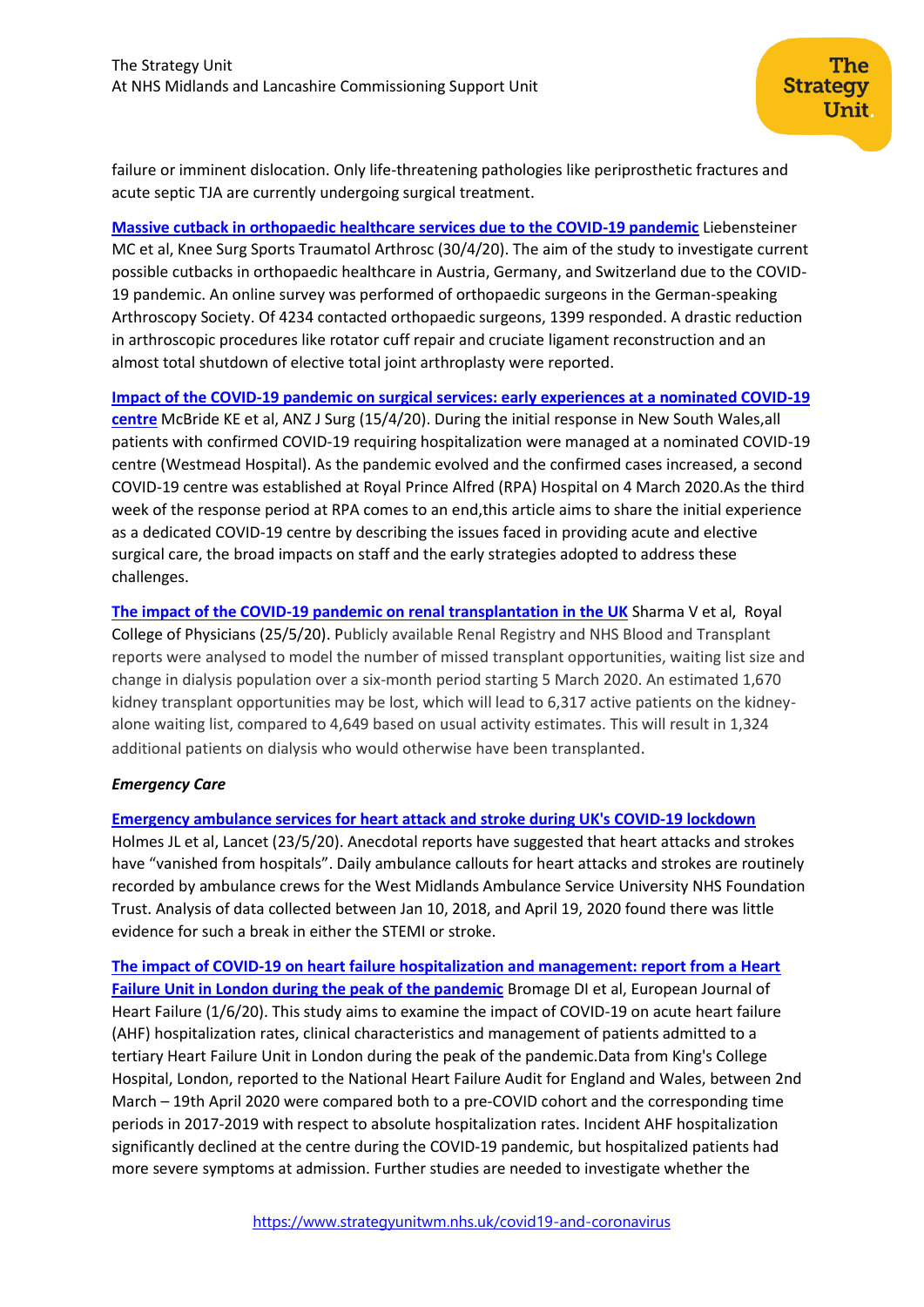incidence of AHF declined or patients did not present to hospital while the national lockdown and social distancing restrictions were in place.

## **[Stroke care during the Covid‐19 pandemic: Experience fr](https://onlinelibrary.wiley.com/doi/abs/10.1111/ene.14375)om three large European countries**

Bersano A et al, European Journal of Neurology (3/6/20). This paper reports the experience of stroke neurologists from three European countries, Italy, France and Germany, that faced the pandemic at diverse time points and with different approaches, depending on their resources and health care system organization. A marked reduction in the number of patients presenting with TIA and stroke was noted in the emergency departments of all three countries.

**[Admission of patients with STEMI since the outbreak of the COVID-19 pandemic. A survey by the](https://academic.oup.com/ehjqcco/advance-article/doi/10.1093/ehjqcco/qcaa046/5848410)  [European Society of Cardiology](https://academic.oup.com/ehjqcco/advance-article/doi/10.1093/ehjqcco/qcaa046/5848410)** Pessoa-Amorim G et al, European Heart Journal - Quality of Care and Clinical Outcomes (28/5/20). This paper describes the results of an international survey conducted by the ESC probing the perception of cardiologists and cardiovascular nurses with regards to ST-elevation myocardial infarction (STEMI) admissions to their hospitals. There were 3101 responders to the questionnaire (1.7%) from 141 countries and 6 continents. Among the responders, 1800 (58.0%) were from Europe, 734 (23.7%) from Asia, 219 (7.1%) from South America, 163 (5.3%) from North America, 147 (4.7%) from Africa and 38 (1.2%) from Oceania. The responses received showed that most (~80%) health professionals felt there had been a decrease in STEMI presentations, with the large majority of survey participants reporting at least a 40% reduction. These findings were largely consistent across six continents and, although based on self-reported perceptions, they are supported by objective evidence from European and the US registries suggesting a 25% to 40% average reduction in STEMI presentations during the COVID-19 outbreak.

**[The management of emergency spinal surgery during the COVID-19 pandemic in Italy](https://pubmed.ncbi.nlm.nih.gov/32323563/)** Giorgi PD et al, Bone Joint J (23/4/20). The aim of this paper is to report the early experience and an organizational protocol for emergency spinal surgery currently being used in a large metropolitan area in Italy by an integrated team of orthopaedic surgeons and neurosurgeons. The structural organization and the management protocol described allowed the team to reduce the time to surgery and ultimately hospital stay, thereby maximizing the already stretched medical resources available.

## *Mental Health Services*

**[The impact of Covid-19 on Mental Health Trusts in the NHS](https://nhsproviders.org/media/689590/spotlight-on-mental-health.pdf)** NHS Providers (3/6/20). This briefing sets out the immediate challenges of COVID-19 for mental health trusts, how the sector has responded and what it needs to navigate this next phase.

## *Cancer Services*

**[Collateral damage: the impact on outcomes from cancer surgery of the COVID-19 pandemic](https://www.annalsofoncology.org/article/S0923-7534(20)39825-2/pdf)** Sud A et al, Annals of Oncology (10/5/20). This paper explores how the progression of cancers during delay will impact on patient long-term survival. A 3-month delay to surgery across all Stage 1-3 cancers is estimated to cause >4,700 attributable deaths per year in England. The impact on life years lost of 3- 6 month to surgery for Stage 1-3 disease varies widely between tumour types.

**[Lessons from the coronavirus disease 2019 pandemic: Will virtual patient management reshape](https://www.ncbi.nlm.nih.gov/pmc/articles/PMC7167574/)  [uro-oncology in Germany?](https://www.ncbi.nlm.nih.gov/pmc/articles/PMC7167574/)** Rodler S et al, Eur J Cancer (20/4/20). The uro-oncology outpatient clinic at an academic institution in Germany was affected early by the outbreak owing to the widespread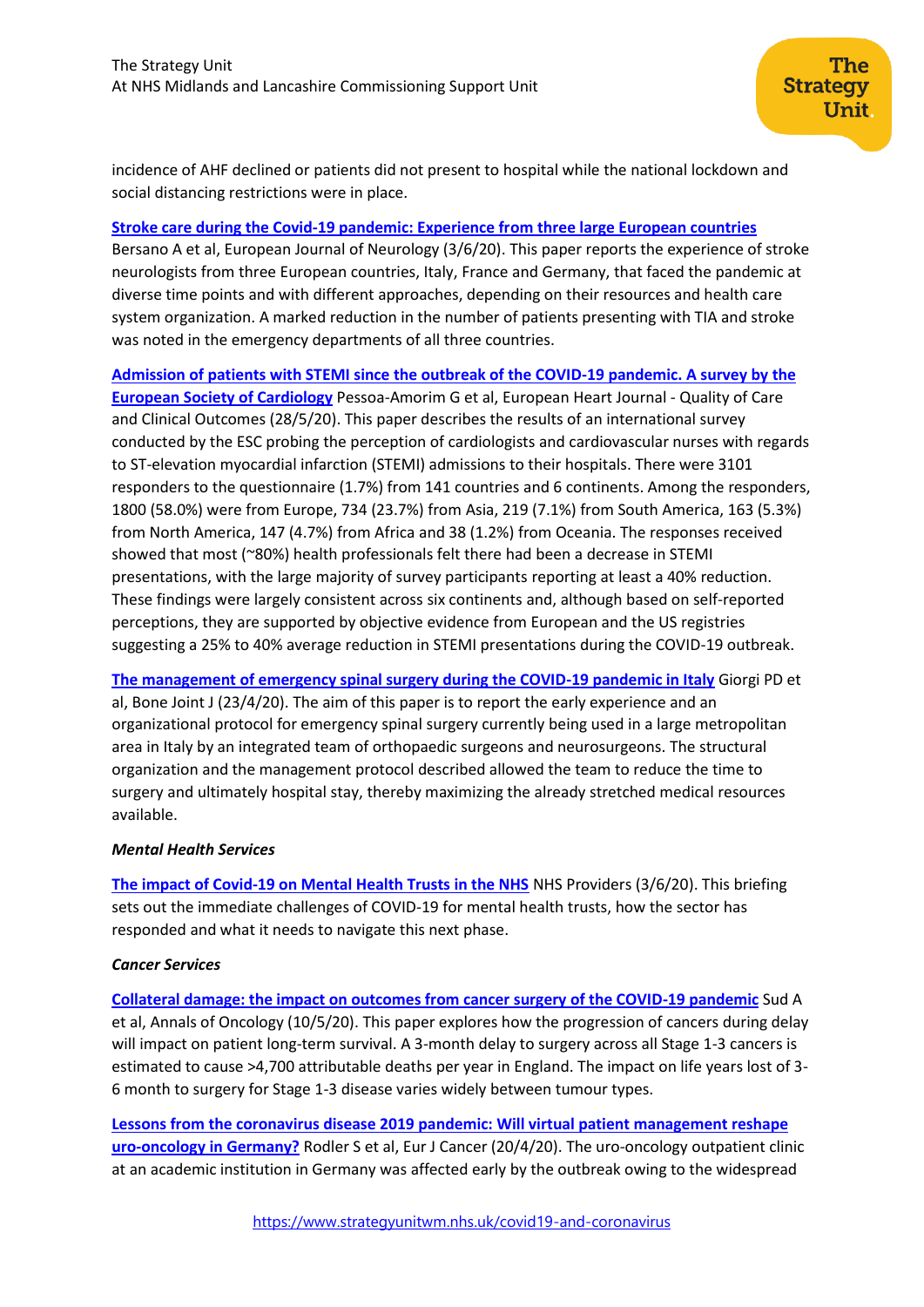infection of healthcare personnel. Subsequently, they developed a strategy to ensure the patient's safety by efforts focused on strict quarantine observation, reduction of clinic visits and implementation of virtual patient management into the workflow. This paper presents a best practice example on management of patients with metastatic genitourinary cancers during the current COVID-19 crisis.

**[Impact of the COVID-19 pandemic on patients suffering from musculoskeletal tumours](https://link.springer.com/article/10.1007%2Fs00264-020-04636-4)** Thaler M et al, International Orthopaedics (12/5/20). The aim of the current study was to evaluate the impact of the COVID-19 pandemic on musculoskeletal tumor service by conducting an online survey of physicians. The survey was conducted among the members of the ISOLS (International Society of Limb Salvage) and the EMSOS (European Musculo-Skeletal Oncology Society).One hundred fortynine physicians from five continents completed the survey. Of the respondents, 20.1% and 20.7% stated that surgery for life-threatening sarcomas were stopped or delayed, respectively.

#### *Maternity Services*

**[Voices from the frontline: findings from a thematic analysis of a rapid online global survey of](https://www.medrxiv.org/content/10.1101/2020.05.08.20093393v1)  [maternal and newborn health professionals facing the COVID-19 pandemic](https://www.medrxiv.org/content/10.1101/2020.05.08.20093393v1)** Semaan AT et al (11/5/20). MedRxiv preprint. This study aimed to prospectively document experiences of frontline maternal and newborn healthcare providers during the COVID-19 pandemic. A cross-sectional study via an online survey was disseminated through professional networks and social media in 12 languages. There was a widespread perception of reduced use of routine maternity care services, and of modification in care processes, some of which were not evidence-based.

**[Provision of obstetrics and gynaecology services during the COVID‐19 pandemic: a survey of junior](https://obgyn.onlinelibrary.wiley.com/doi/10.1111/1471-0528.16313)  [doctors in the UK National Health Service](https://obgyn.onlinelibrary.wiley.com/doi/10.1111/1471-0528.16313)** Rimmer MP and Al Wattar BH (27/5/20). This study aimed to evaluate the provision of obstetrics and gynaecology services in the UK during the acute phase of the COVID‐19 pandemic. Junior doctors in obstetrics and gynaecology at Women's healthcare units in the National Health Service were interviewed by members of the UK Audit and Research in Obstetrics and Gynaecology trainees' collaborative between 28 March and 7 April 2020. Most units reduced face-to-face antenatal clinics (117/148, 79.1%) and suspended elective gynaecology services (131/148, 88.5%).

## *End of Life Services*

**[A Virtual Children's Hospice in Response to COVID](https://www.jpsmjournal.com/article/S0885-3924(20)30387-0/pdf)-19: The Scottish Experience** Ellis K and Lindley LC, Journal of Pain and Symptom Management (7/5/20). This case report describes a paediatric hospice provider in Scotland and their experience implementing a telehospice program in response to COVID-19. Children's Hospices Across Scotland (CHAS) had strategically planned to implement a telehospice program, but COVID-19 accelerated the process. The organization evaluated its paediatric clinical and wrap-around hospice services and rapidly migrated them to a virtual environment. CHAS's experience highlights the planning and implementing processes of telehospice with key lessons learned, while acknowledging the challenges inherent in using technology to deliver hospice care.

## **Commentaries**

## *Long Term Conditions Management*

**[Lockdown fears for key populations](https://www.thelancet.com/journals/lanhiv/article/PIIS2352-3018(20)30143-0/fulltext)** The Lancet HIV (21/5/20)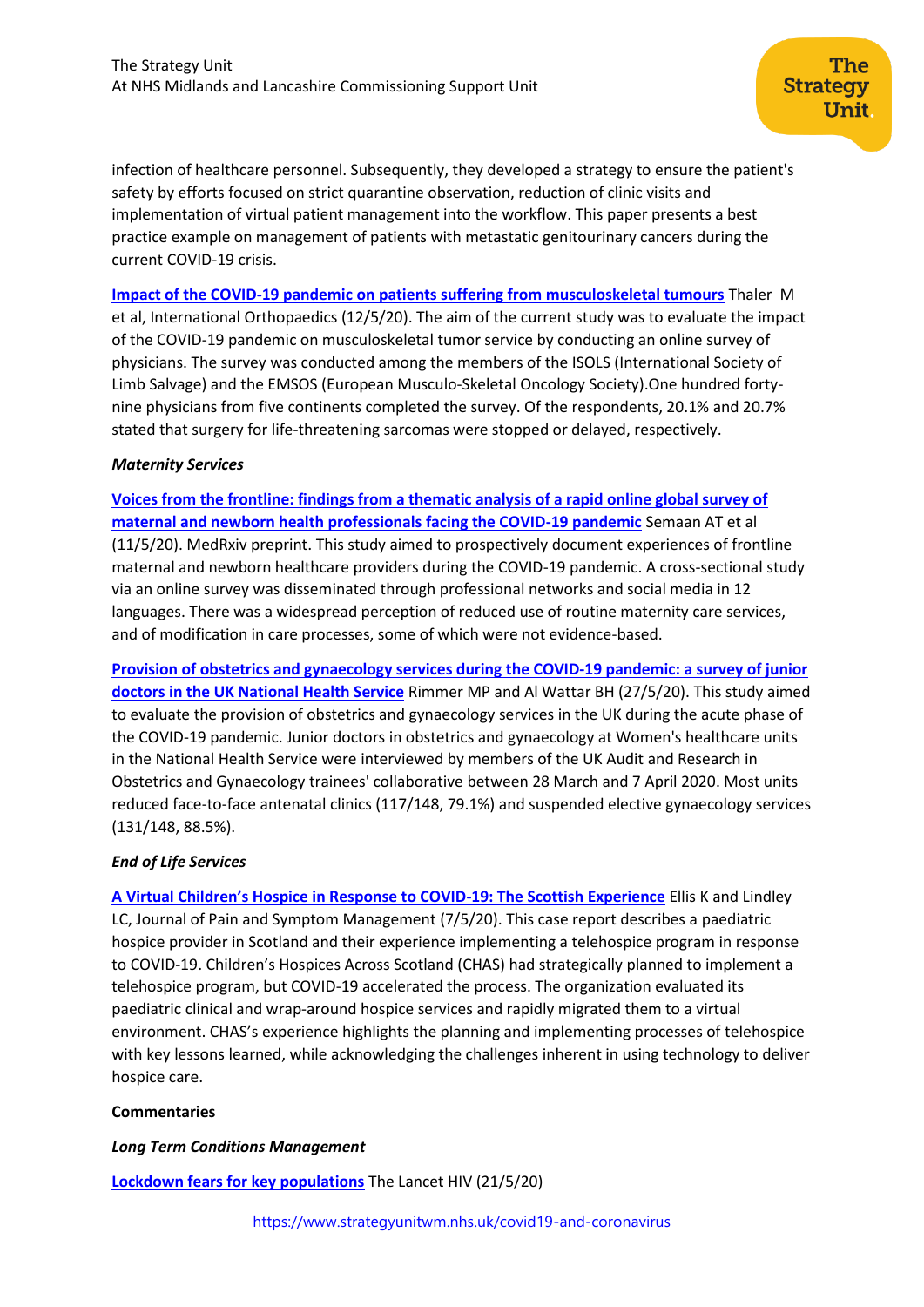**COVID-19: [Implications for the Support of People with Social Care Needs in England](https://www.tandfonline.com/doi/full/10.1080/08959420.2020.1759759)** Comas-Herrera A et al, Journal of Aging & Social Policy (4/6/20)

#### *Outpatient Care*

**[Covid sparks boom in digital hospital outpatient appointments](https://www.hsj.co.uk/technology-and-innovation/covid-sparks-boom-in-digital-hospital-outpatient-appointments/7027590.article)** Rapson J, HSJ (11/5/20)

**[Minimizing the risk of COVID-19 among patients on dialysis](https://pubmed.ncbi.nlm.nih.gov/32249840/)** Ikizler TA and Kliger AS, Nat Rev Nephrol (June 20)

#### *Elective care*

**[COVID-19: Long-term Planning for Procedure-based Specialties During Extended Mitigation and](https://www.ncbi.nlm.nih.gov/pmc/articles/PMC7233227/)  [Suppression Strategies](https://www.ncbi.nlm.nih.gov/pmc/articles/PMC7233227/)** Rouillard S et al, Gastroenterology (18/5/20)

**[Responsible Return to Essential and Non-Essential Surgery During the COVID-19 Pandemic](https://link.springer.com/article/10.1007%2Fs11605-020-04673-9)** Poulose BK et al, Journal of Gastrointestinal Surgery (25/5/20)

**Restarting Essential Surgery in the Era of [COVID-19. A Cautious Data Driven Approach Based on](https://journals.lww.com/annalsofsurgery/Citation/9000/Restarting_Essential_Surgery_in_the_Era_of.94484.aspx) [the Literature and Local Data](https://journals.lww.com/annalsofsurgery/Citation/9000/Restarting_Essential_Surgery_in_the_Era_of.94484.aspx)** Fields AC et al, Annals of Surgery (22/5/20)

#### *Emergency care*

**[Laparoscopy at all costs? Not now during COVID-19 outbreak and not for acute care surgery and](https://pubmed.ncbi.nlm.nih.gov/32282750/)  [emergency colorectal surgery: A practical algorithm from a hub tertiary teaching hospital in](https://pubmed.ncbi.nlm.nih.gov/32282750/)  [Northern Lombardy, Italy](https://pubmed.ncbi.nlm.nih.gov/32282750/)** Di Saverio S et al, J Trauma Acute Care Surg (June 2020)

**[The COVID-19 outbreak and its impact on hospitals in Italy: the model of cardiac surgery](https://www.ncbi.nlm.nih.gov/pmc/articles/PMC7184374/)** Italian Society for Cardiac Surgery Task Force on COVID-19 Pandemic, Eur J Cardiothorac Surg (17/4/20)

**[Management of elective aortic valve replacement over the long term in the era of COVID-19](https://www.ncbi.nlm.nih.gov/pmc/articles/PMC7184510/)** Basman C et al, Eur J Cardiothorac Surg (17/4/20)

**[COVID-19 and stroke-A global World Stroke Organization perspective](https://journals.sagepub.com/doi/pdf/10.1177/1747493020923472)** Markus HS and Brainin M, Int J Stroke (29/4/20)

**[The Effect on Trauma Care Secondary to the COVID-19 Pandemic: Collateral Damage from](https://journals.lww.com/annalsofsurgery/Citation/9000/The_Effect_on_Trauma_Care_Secondary_to_the.94486.aspx)  [Diversion of Resources](https://journals.lww.com/annalsofsurgery/Citation/9000/The_Effect_on_Trauma_Care_Secondary_to_the.94486.aspx)** Haut ER et al, Annals of Surgery (22/05/20)

#### *Cancer services*

**[Provision of cancer care during the COVID-19 pandemic](https://www.ncbi.nlm.nih.gov/pmc/articles/PMC7156894/pdf/41571_2020_Article_370.pdf)** Spicer J et al, Nat Rev Clin Oncol (15/4/20)

**[The impact of COVID-19 pandemic in the colorectal cancer prevention](https://link.springer.com/content/pdf/10.1007/s00384-020-03635-6.pdf)** Del Vecchio Blanco G et al, Int J Colorectal Dis (4/6/20)

**[Modified management mode for colorectal cancer during COVID-19 outbreak -](https://www.ncbi.nlm.nih.gov/pmc/articles/PMC7244023/) a single-center [experience](https://www.ncbi.nlm.nih.gov/pmc/articles/PMC7244023/)** Zhu D et al, Aging (5/5/20)

**[Elective lung cancer surgery in the COVID-19 era: how do we do it?](https://journals.sagepub.com/doi/10.1177/0300891620931568#articleCitationDownloadContainer)** Bilkhu R and Billè A, Tumori Journal (28/5/20)

#### *Mental Health Services*

**[How mental health services are adapting to provide care in the pandemic](https://www.bmj.com/content/369/bmj.m2106)** Wilkinson E (2/6/20)